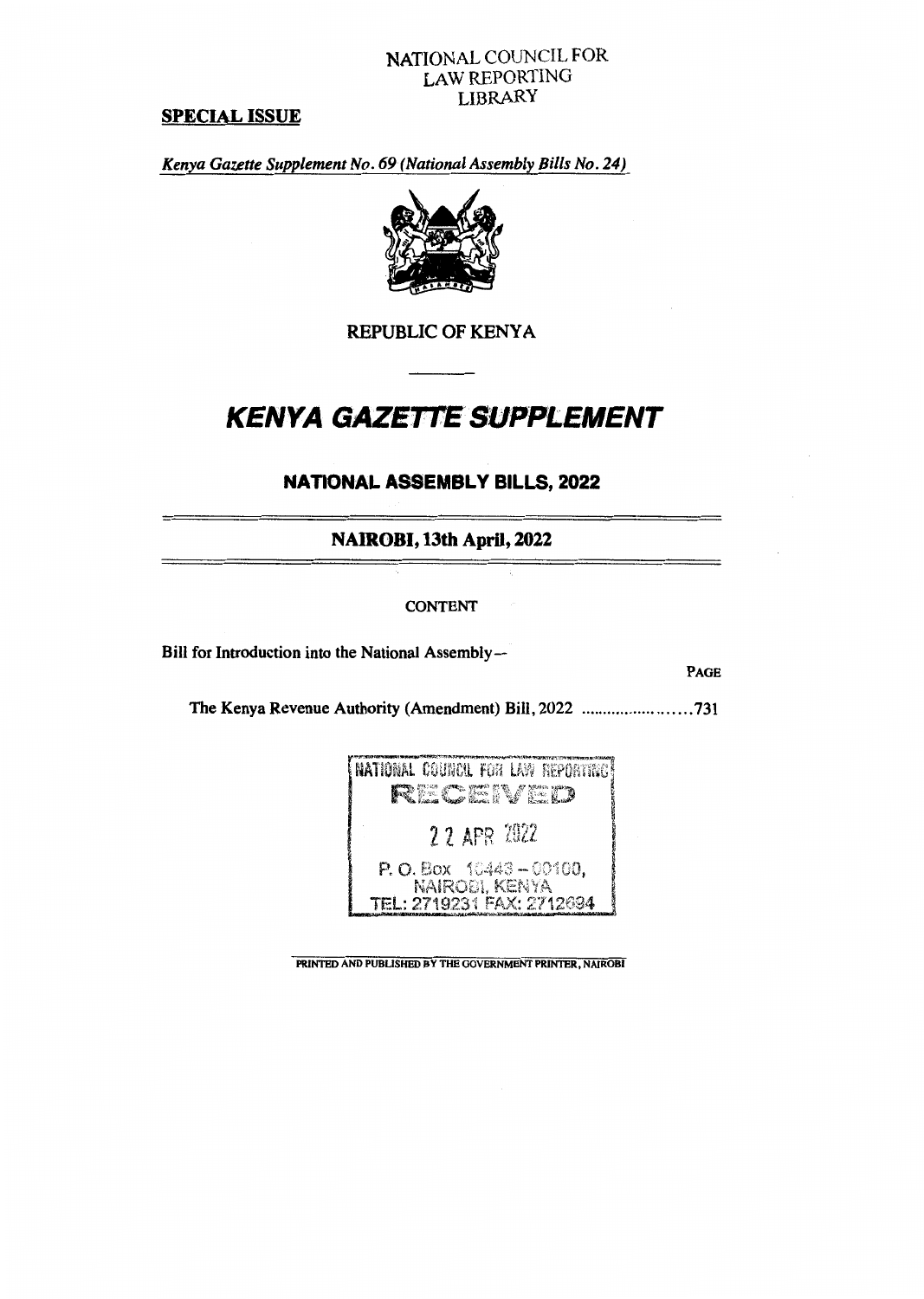# **THE KENYA REVENUE AUTHORITY (AMENDMENT) BILL, 2022**

## **A Bill for**

**AN ACT of Parliament to amend the Kenya Revenue Authority Act, 1995; to make consequential amendments to other statutes; and for connected purposes** 

**ENACTED** by the Parliament of Kenya, as follows-

1. This Act may be cited as the Kenya Revenue Short title. Authority (Amendment) Act, 2022.

**2.** The long title of the Kenya Revenue Authority Act, 1995 (hereinafter referred to as the "principal Act") is amended by deleting the word "Authority" and substituting therefor the word "Service".

**3.** Section 1 of the principal Act is amended by deleting the word "Authority" and substituting therefor the  $\frac{3266611}{61995}$ . word "Service".

**4.** Section 2 of the principal Act is amended —

(a) by deleting the definition of "Authority" and substituting therefor the following new definition in proper alphabetical sequence —

"Service" means the Kenya Revenue Service established by section 3; and

(b) by deleting the definition of "Minister" and substituting therefor the following new definition in proper alphabetical sequence —

"Cabinet Secretary" means the Cabinet Secretary responsible for matters relating to finance.

**5.** The principal Act is amended by repealing section 3 and replacing it with the following new section—

Establishment of **3.** (1) There is established a the Service. Service to be known as the Kenya Revenue Service.

> (2) The Service shall be a body corporate with perpetual succession and a common seal and shall, subject

Repeal and replacement of section 3 of No. 2 of 1995.

Amendment of the long title of No. 2 of 1995.

Amendment of section 1 of No. 2

Amendment of section 2 of No. 2 of 995.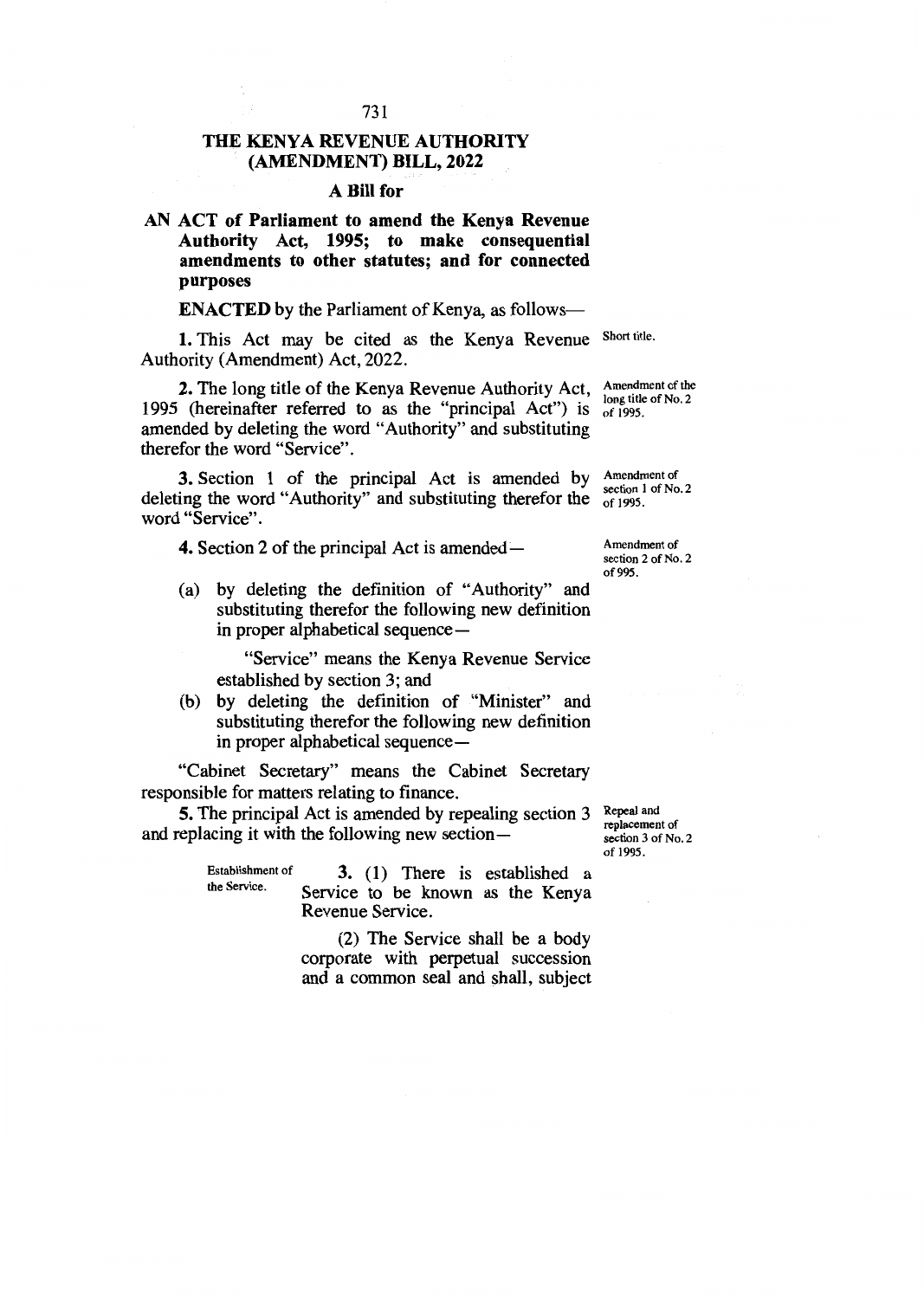to this Act, be capable in its corporate name of —

(a) suing and being sued—

- Provided that any legal proceedings against the Service arising from the performance of the functions or the exercise of any of the powers of the Service under section 5 shall be deemed to be legal proceedings against the Government within the meaning of the Government Proceedings Act;
- (b) taking, purchasing or otherwise acquiring, holding, charging or disposing of movable and immovable property;
- (c) borrowing or lending money; and
- (d) doing or performing all other things or acts for the furtherance of the provisions of this Act, which may be lawfully done or performed by a body corporate.

(3) The Service shall be the successor of the Kenya Revenue Authority existing immediately before the commencement of this section.

(4) Subject to this Act, all the rights, duties, obligations, assets and liabilities of the Kenya Revenue Authority existing at the commencement of this section shall be transferred to the Service.

(5) Any person who held office as a member of the Board, or as an

Cap. 40.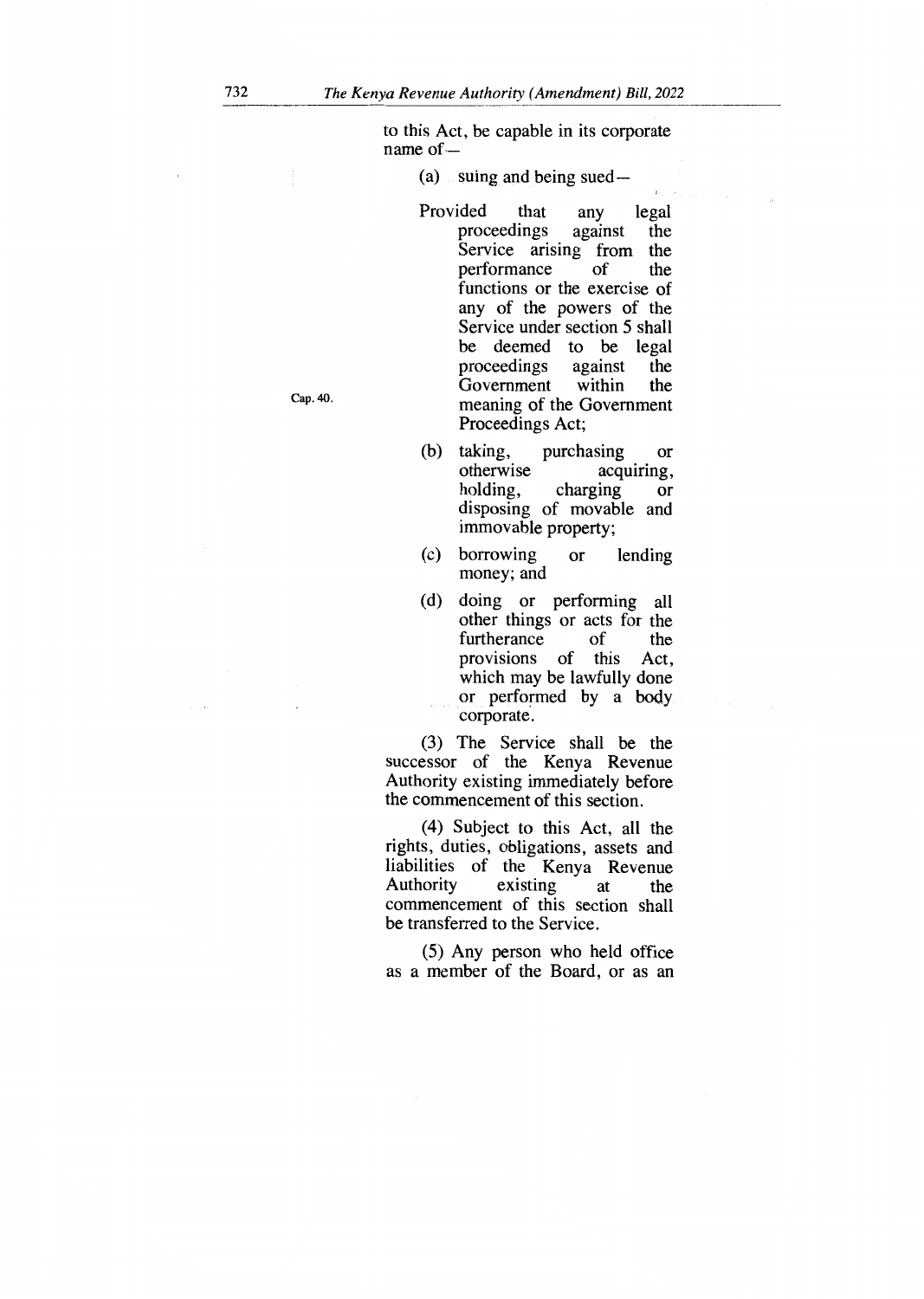officer or member of staff of the Authority immediately before the commencement of this section shall continue to hold office as if that person had been appointed under this Act.

(6) Any reference to the Authority in any written law or in any document, instrument or proceedings shall, on and after the commencement of this section, be construed to be a reference to the Service.

(7) Any register kept, registration effected, certificate issued, notice or information given, return made or other thing done by the Authority which, immediately before the commencement date of this section, was in force or effect shall continue in force and have effect as if kept, effected, issued, given, made or done by the Service.

**6.** The provisions of the principal Act specified in the Consequential first column of the First Schedule are amended in the 2 of 1995. manner specified in the second column thereof.

**7.** The several laws specified in the first column of the  $\frac{\text{Amendments to}}{\text{attnite law}}$ Second Schedule are amended in the provisions specified in the second column thereof, in the manner respectively specified in the third column.

amendments to No.

statute law.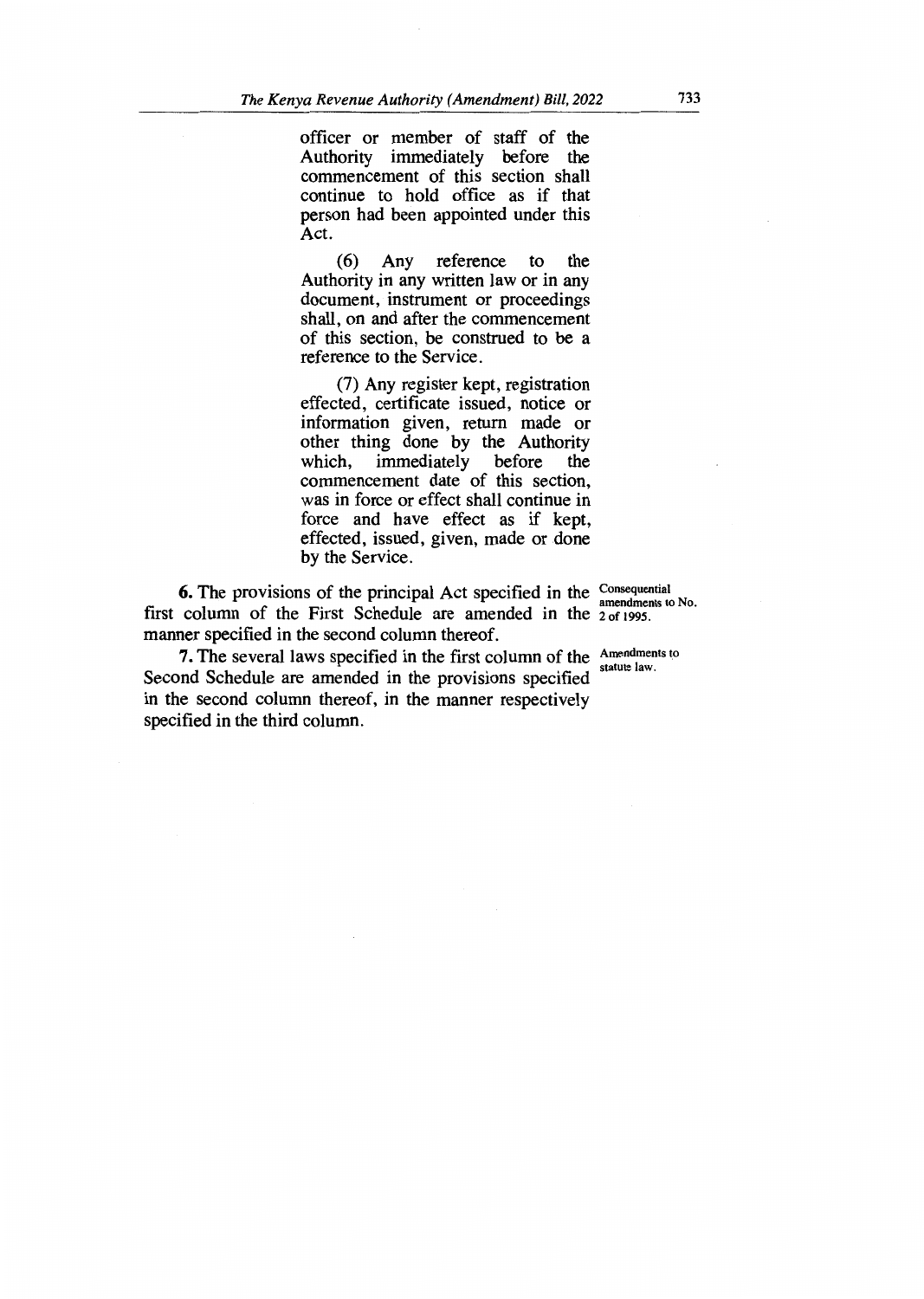#### **FIRST SCHEDULE** *s. 6*

## **Consequential amendments to the Kenya Revenue Authority Act, 1995**

#### *Provision Amendment*

- s. 4(1) Delete the word "Authority" and substitute therefor the word "Service".
- s. 4(3) Delete the word "Authority" and substitute therefor the word "Service".
- s. 5(1) Delete the word "Authority" and substitute therefor the words "Service".

Delete the word "Minister" and substitute therefor the words "Cabinet Secretary".

s. 5(2) Delete the word "Authority" and substitute therefor the word "Service".

> Delete the word "Minister" and substitute therefor the words "Cabinet Secretary".

- s. 5(3) Delete the word "Authority" and substitute therefor the word "Service".
- s. 5A(1) Delete the word "Authority" and substitute therefor the word "Service".
- s. 6(1) Delete the word "Authority" and substitute therefor the word "Service".
- s. 6(2)(c) Delete the words "Permanent Secretary" and substitute therefor the words "Principal Secretary".
- s. 6(2)(e) Delete the word "Authority" wherever it occurs and substitute therefor the word "Service".
- s. 6(6) Delete the word "Authority" wherever it occurs and substitute therefor the word "Service".
- s. 7(2) Delete the word "Minister" and substitute therefor the words "Cabinet Secretary".
- s. 8 Delete the word "Minister" wherever it occurs and substitute therefor the words "Cabinet Secretary".
- s. 10(3) Delete the word "Minister" and substitute therefor the words "Cabinet Secretary".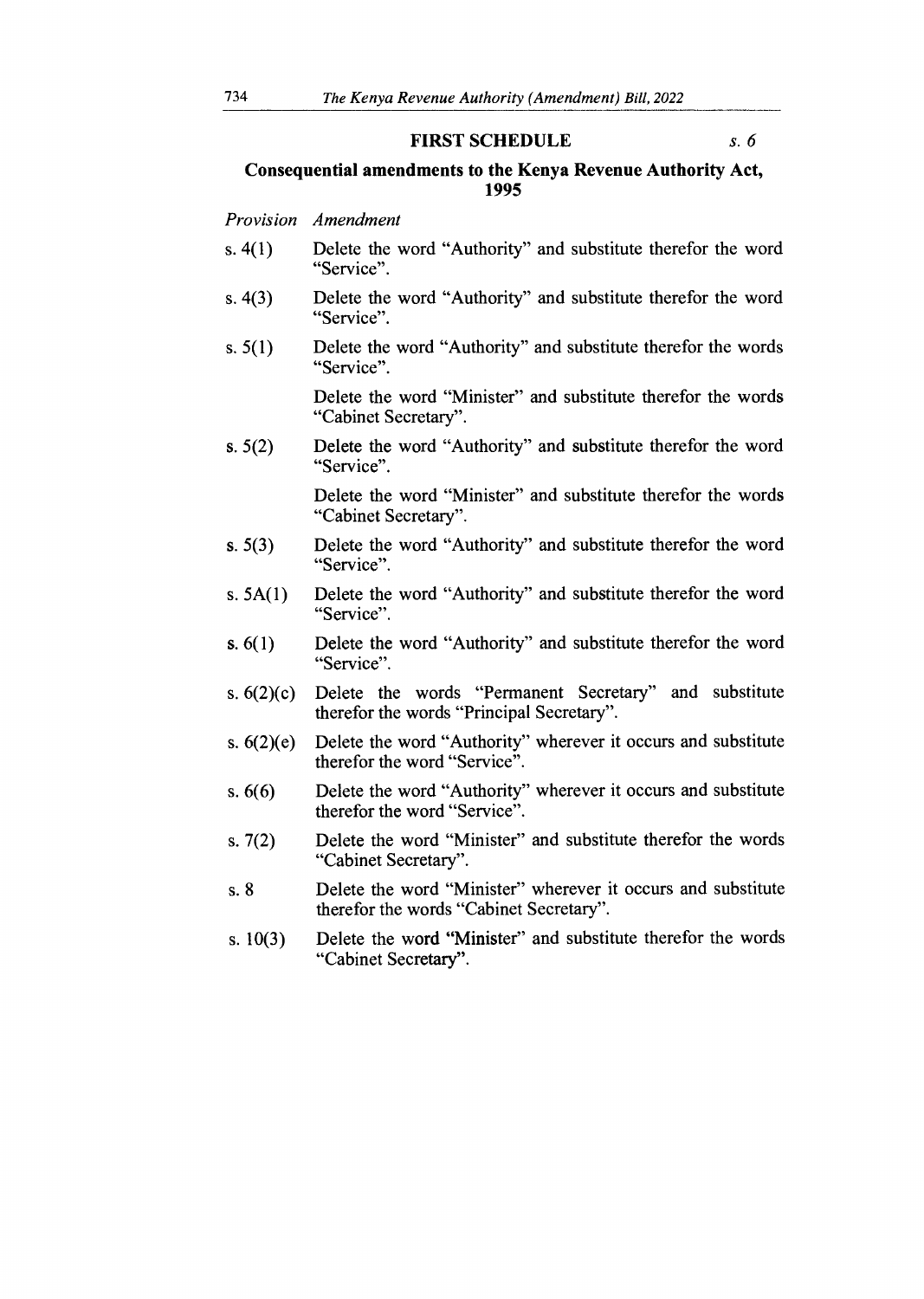| s.11       | Delete the word "Authority" and substitute therefor the word<br>"Service".                       |
|------------|--------------------------------------------------------------------------------------------------|
| s.13       | Delete the word "Authority" and substitute therefor the word<br>"Service".                       |
| s. 13A     | Delete the word "Authority" and substitute therefor the word<br>"Service".                       |
| s. 14      | Delete the word "Authority" and substitute therefor the word<br>"Service".                       |
| s. 15      | Delete the word "Authority" and substitute therefor the word<br>"Service".                       |
| s. $16(1)$ | Delete the word "Authority" wherever it occurs and substitute<br>therefor the word "Service".    |
| s. $16(2)$ | Delete the word "Authority" wherever it occurs and substitute<br>therefor the word "Service".    |
| s. $16(3)$ | Delete the word "Authority" wherever it occurs and substitute<br>therefor the word "Service".    |
| s. $16(4)$ | Delete the word "Authority" and substitute therefor the word<br>"Service".                       |
| s. $17(1)$ | Delete the word "Authority" and substitute therefor the word<br>"Service".                       |
| s. $17(2)$ | Delete the word "Authority" and substitute therefor the word<br>"Service".                       |
| s. $18(1)$ | Delete the word "Authority" and substitute therefor the word<br>"Service".                       |
| s. $18(2)$ | Delete the word "Authority" and substitute therefor the word<br>"Service".                       |
|            | s. 18(3)(a) Delete the word "Minister" and substitute therefor the words<br>"Cabinet Secretary". |
| s. $18(3)$ | Delete the word "Authority" wherever it occurs and substitute<br>therefor the word "Service".    |
| s. $18(4)$ | Delete the word "Authority" and substitute therefor the word<br>"Service".                       |
| s. $18(5)$ | Delete the word "Minister" and substitute therefor the words<br>"Cabinet Secretary".             |
| s. $18(6)$ | Delete the word "Authority" and substitute therefor the word                                     |

 $\bar{z}$ 

 $\overline{\phantom{a}}$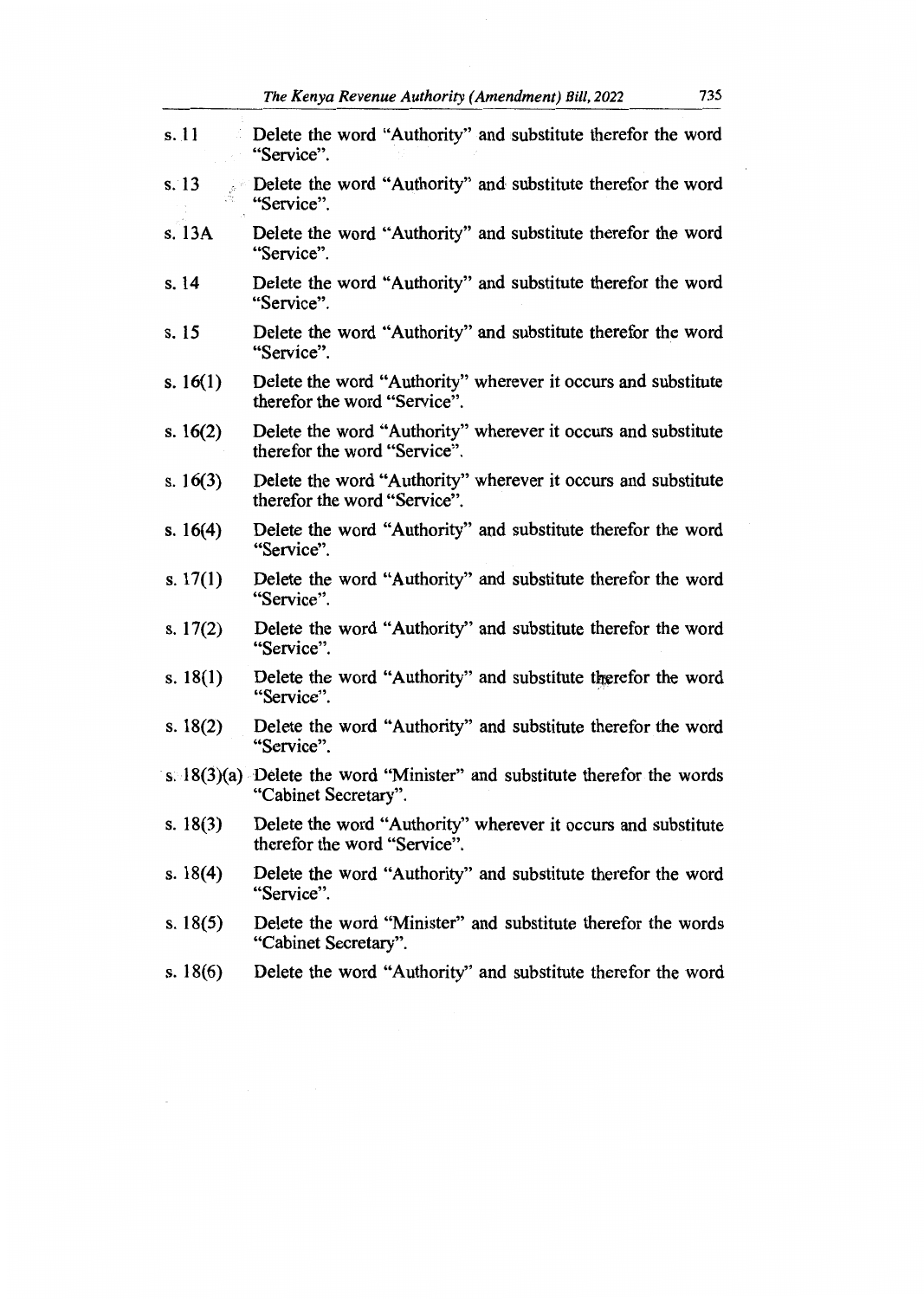"Service".

- s. 19(1) Delete the word "Authority" and substitute therefor the word ?Service".
- s. 19(2) Delete the word "Minister" and substitute therefor the words "Cabinet Secretary".
- s. 20 Delete the word "Authority" and substitute therefor the word "Service".
- s. 21 Delete the word "Authority" wherever it occurs and substitute therefor the word "Service".
- s. 22(1) Delete the word "Minister" and substitute therefor the words "Cabinet Secretary".
- s. 22(3) Delete the word "Authority" and substitute therefor the word "Service".
- s. 22(4) Delete the word "Authority" wherever it occurs and substitute therefor the word "Service".
- s. 23 Delete the word "Authority" wherever it occurs and substitute therefor the word "Service".

 $\hat{\mu}_1,\dots,\hat{\mu}_p$  .

particular and service in the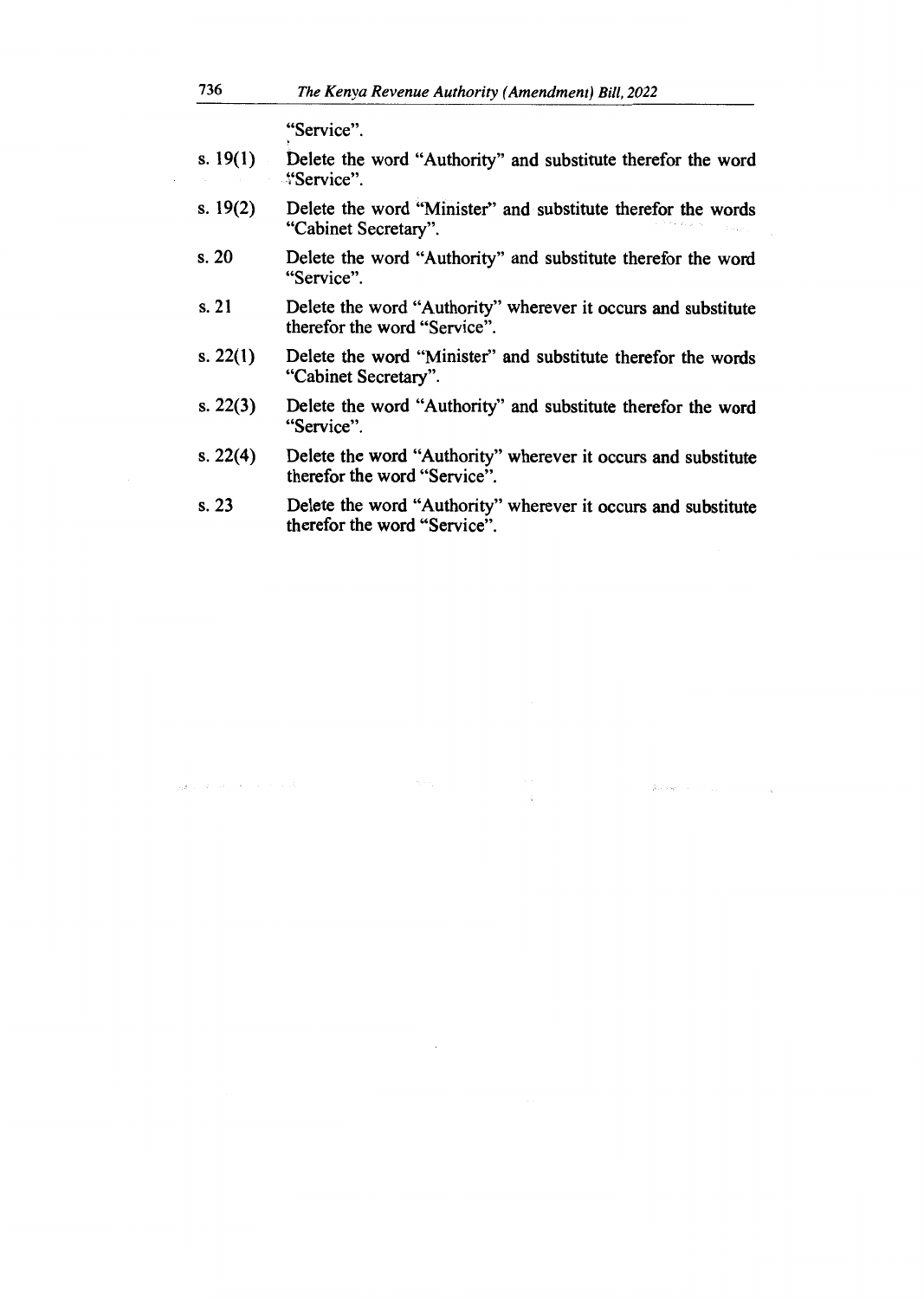# **SECOND SCHEDULE** *s. 7*

## **Amendments to statute law**

| Written law                                             | Provision         | Amendment                                                                                                                                                                        |
|---------------------------------------------------------|-------------------|----------------------------------------------------------------------------------------------------------------------------------------------------------------------------------|
| Anti-Counterfeit s. 2<br>Act, 2008 (No. 13<br>of 2008)  |                   | Delete the words "Kenya Revenue<br>Authority"<br>the<br>definition<br>in<br>οf<br>"Commissioner" and substitute therefor the<br>words "Kenya Revenue Service".                   |
|                                                         | s. 6              | Delete the words "Kenya Revenue<br>Authority" and substitute therefor the<br>words "Kenya Revenue Service".                                                                      |
|                                                         | s. 34             | Delete the words "Kenya Revenue<br>Authority" in the definition of "Customs<br>Service" and substitute therefor the words<br>"Kenya Revenue Service".                            |
| Betting, Gaming s. 2<br>and Lotteries Act<br>(Cap. 131) |                   | Delete the words "Kenya Revenue<br>Authority" in the definition of "collector"<br>and substitute therefor the words "Kenya<br>Revenue Service".                                  |
| Income Tax Act s. 2<br>(Cap. 470)                       |                   | Delete the words "Kenya Revenue<br>Authority" wherever they occur in the<br>of "Commissioner"<br>definition<br>and<br>substitute therefor the words "Kenya<br>Revenue Service".  |
|                                                         |                   | Delete the words "Kenya Revenue<br>Authority" in the definition of "officer"<br>and substitute therefor the words "Kenya<br>Revenue Service".                                    |
|                                                         | Sixth<br>Schedule | Delete the words "Kenya Revenue<br>Authority" in paragraph 1(a),<br>and<br>therefor "Kenya Revenue<br>substitute<br>Service".                                                    |
| Air Passenger<br>Service Act (Cap.<br>475)              | s.2               | Delete the words "Kenya Revenue<br>Authority" wherever they occur in the<br>of "Commissioner"<br>definition<br>and<br>substitute therefor the words "Kenya"<br>Revenue Service". |

**Delete the definition of "Kenya Revenue Authority" and substitute therefor the following new definition—**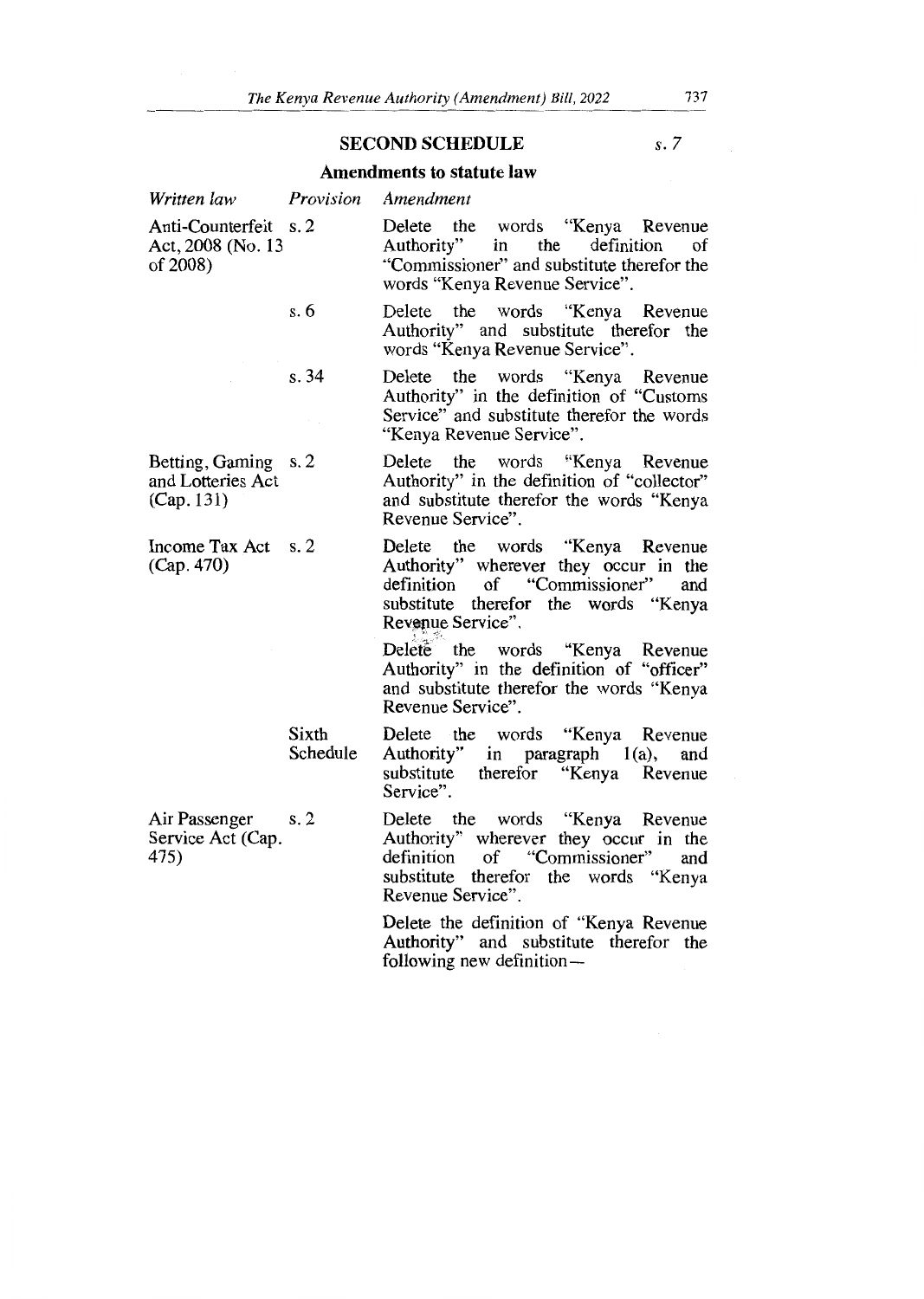|                                                                      | No. 2 of<br>1995. | "Service" means the Kenya Revenue<br>Service established by the Kenya Revenue<br>Service Act, 1995.                                                                                          |
|----------------------------------------------------------------------|-------------------|----------------------------------------------------------------------------------------------------------------------------------------------------------------------------------------------|
|                                                                      | s.6A              | Delete the words "Kenya Revenue<br>Authority" and substitute therefor the<br>words "Kenya Revenue Service".                                                                                  |
| <b>Stamp Duty Act</b><br>(Cap. 480)                                  | s. 2              | the words "Kenya Revenue<br>Delete<br>Authority" in the definition of "Collector"<br>and substitute therefor the words "Kenya<br>Revenue Service".                                           |
| <b>Export Processing s. 2</b><br>Zones Act (Cap.<br>517)             |                   | Delete the words "Customs and Excise<br>Act" in the definition of "customs officer"<br>and substitute therefor the words "East<br><b>African Community Customs Management</b><br>Act, 2004". |
|                                                                      |                   | Delete the definition of "Kenya Revenue<br>Authority" and substitute therefor the<br>following new definition-                                                                               |
|                                                                      | No. 2 of<br>1995. | "Kenya Revenue Service" means the<br>Kenya Revenue Service established under<br>section 3 of the Kenya Revenue Service<br>Act, 1995.                                                         |
|                                                                      | s. $19(2A)$       | Delete the words "Kenya Revenue<br>Authority" and substitute therefor the<br>words "Kenya Revenue Service".                                                                                  |
|                                                                      | s. $19(3)$        | Delete the words "Kenya Revenue<br>Authority" and substitute therefor the<br>words "Kenya Revenue Service".                                                                                  |
| <b>Public Finance</b><br>Management Act,<br>2012 (No. 18 of<br>2012) | s.78              | Delete the words "Kenya Revenue<br>Authority" and substitute therefor the<br>words "Kenya Revenue Service".                                                                                  |
|                                                                      | s. 160            | the words "Kenya Revenue<br>Delete<br>Authority" and substitute therefor the<br>words "Kenya Revenue Service".                                                                               |
| Value Added Tax s. 2<br>Act, 2013 (No. 35)<br>of $2013$ )            |                   | Delete the words "Kenya Revenue<br>Authority" and substitute therefor the<br>words "Kenya Revenue Service".                                                                                  |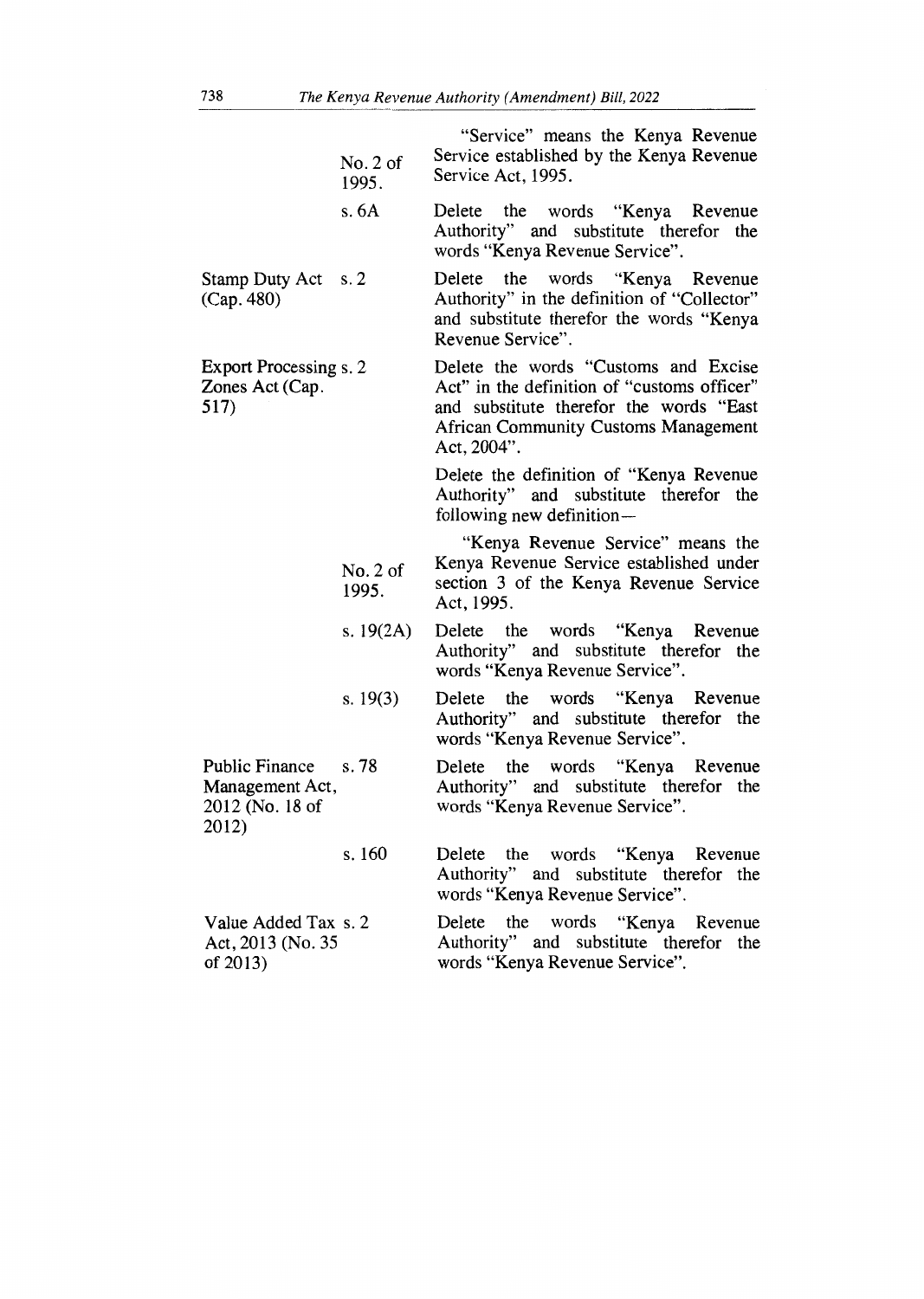|                                                                      | s.68(6)           | Delete the words "Kenya Revenue"<br>Authority" and substitute therefor the<br>words "Kenya Revenue Service".                                          |
|----------------------------------------------------------------------|-------------------|-------------------------------------------------------------------------------------------------------------------------------------------------------|
| Tax Appeals<br>Tribunal Act,<br>2013 (No. 40 of<br>2013)             | s.2               | Delete the words "Kenya Revenue<br>Authority" in the definition<br>of<br>"Commissioner" and substitute therefor the<br>words "Kenya Revenue Service". |
|                                                                      |                   | s. $4(3)(b)(iv)$ Delete the words "Kenya Revenue<br>Authority" and substitute therefor the<br>words "Kenya Revenue Service".                          |
|                                                                      | s. $5(2)(b)$      | Delete the words "Kenya Revenue<br>Authority" and substitute therefor the<br>words "Kenya Revenue Service".                                           |
| Special<br><b>Economic Zones</b><br>Act, 2015 (No.<br>16 of $2015$ ) | s.2               | Delete the definition of Kenya Revenue<br>Authority" and substitute therefor the<br>following new definition-                                         |
|                                                                      | No. 2 of<br>1995. | "Kenya Revenue Service" means the<br>Kenya Revenue Service established under<br>section 3 of the Kenya Revenue Service<br>Act, 1995.                  |
|                                                                      | s. $12(1)(e)$     | Delete the words "Kenya Revenue<br>Authority" and substitute therefor the<br>words "Kenya Revenue Service".                                           |
|                                                                      | s. 31             | Delete the words "Kenya Revenue<br>Authority" and substitute therefor the<br>words "Kenya Revenue Service".                                           |
| Excise Duty Act, s. 2<br>2015 (No. 23 of<br>2015)                    |                   | Delete the words "Kenya Revenue<br>Authority" in the definition<br>of<br>"Commissioner" and substitute therefor the<br>words "Kenya Revenue Service". |
|                                                                      |                   | s. 46(8)(d) Delete the words "Kenya Revenue<br>Authority" and substitute therefor<br>the<br>words "Kenya Revenue Service".                            |
| <b>Tax Procedures</b><br>Act, 2015 (No. 29                           | s. 3              | Delete the words "Kenya Revenue<br>Authority" in the definition of "authorised                                                                        |

of 2015)

Authority" in the definition of "authorised officer" and substitute therefor the words "Kenya'Revenue Service".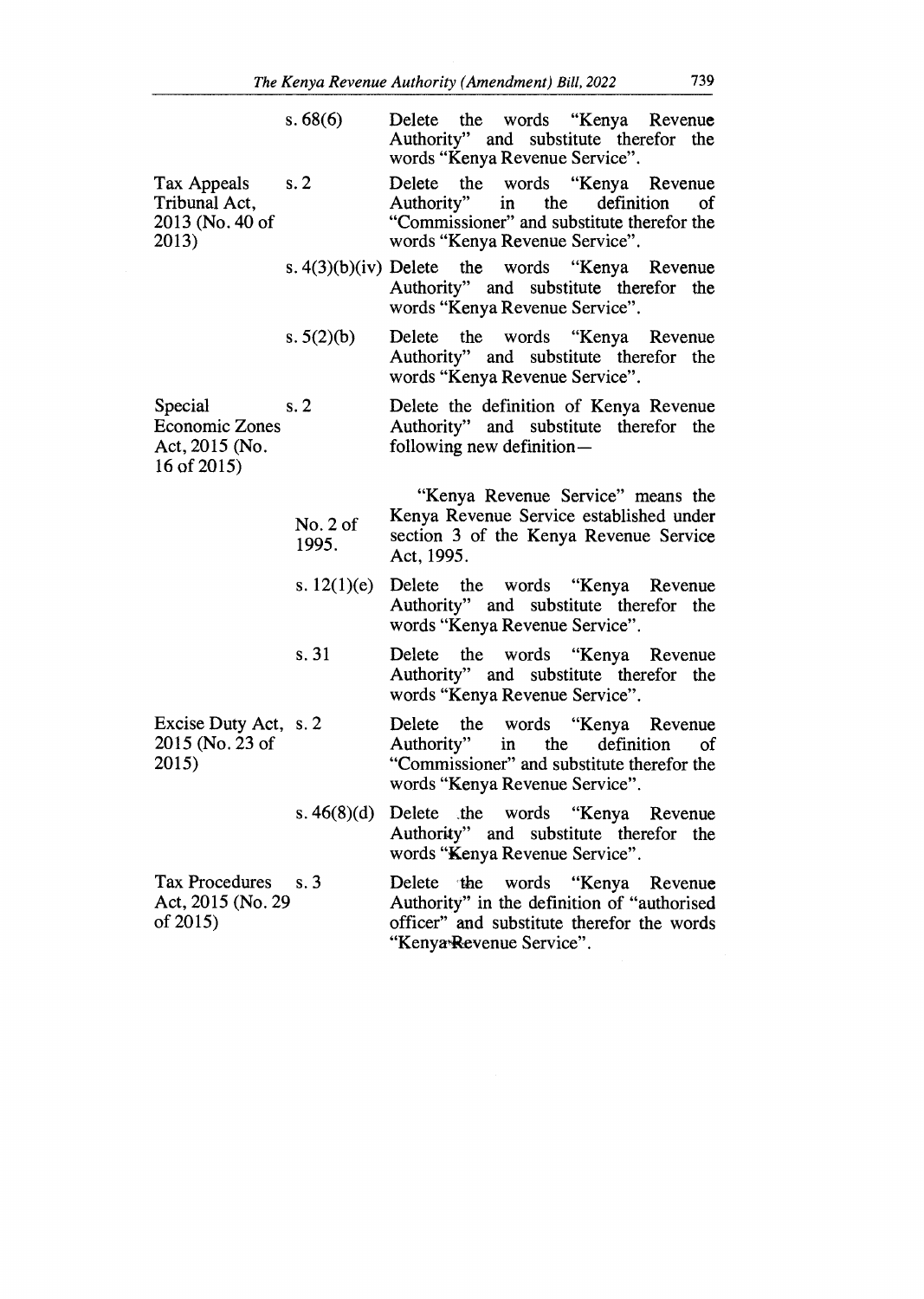Delete the definition of "Authority" and substitute therefor the following new<br>definition in proper alphabetical proper alphabetical sequence —

- "Service" means the Kenya Revenue Service established under section 3 of the Kenya Revenue Service Act, 1995. No. 2 of 1995.
- Delete the word "Authority" and substitute therefor the word "Service". s. 6(4)
- Delete the word "Authority" and substitute therefor the word "Service". s. 60(7)
- Delete the word "Kenya Revenue Authority" and substitute therefor the word "Kenya Revenue Service". s. 60(8)
- s.  $102(1)(g)$  Delete the word "Authority" and substitute therefor the word "Service".
- Delete the word "Authority" and substitute therefor the word "Service". s. 103(3)
- Delete the words "Kenya Revenue Authority" appearing in paragraph (1) and substitute therefor the words "Kenya Revenue Service". Second Schedule

Delete the words "Kenya Revenue Authority" appearing in paragraph (10) and substitute therefor the words "Kenya Revenue Service".

Miscellaneous  $s. 2(1)$ Fees and Levies Act, 2016 (No. 29 of 2016)

> No. 2 of 1995.

Delete the definition of "Authority" and substitute therefor the following new<br>definition in proper alphabetical alphabetical sequence—

"Service" means the Kenya Revenue Service established under section 3 of the Kenya Revenue Service Act, 1995.

 $\begin{array}{c} \hline \end{array}$ 

Delete the words "Kenya Revenue<br>Authority" in the definition of Authority" "Commissioner" and substitute therefor the words "Kenya Revenue Service". s. 2(1)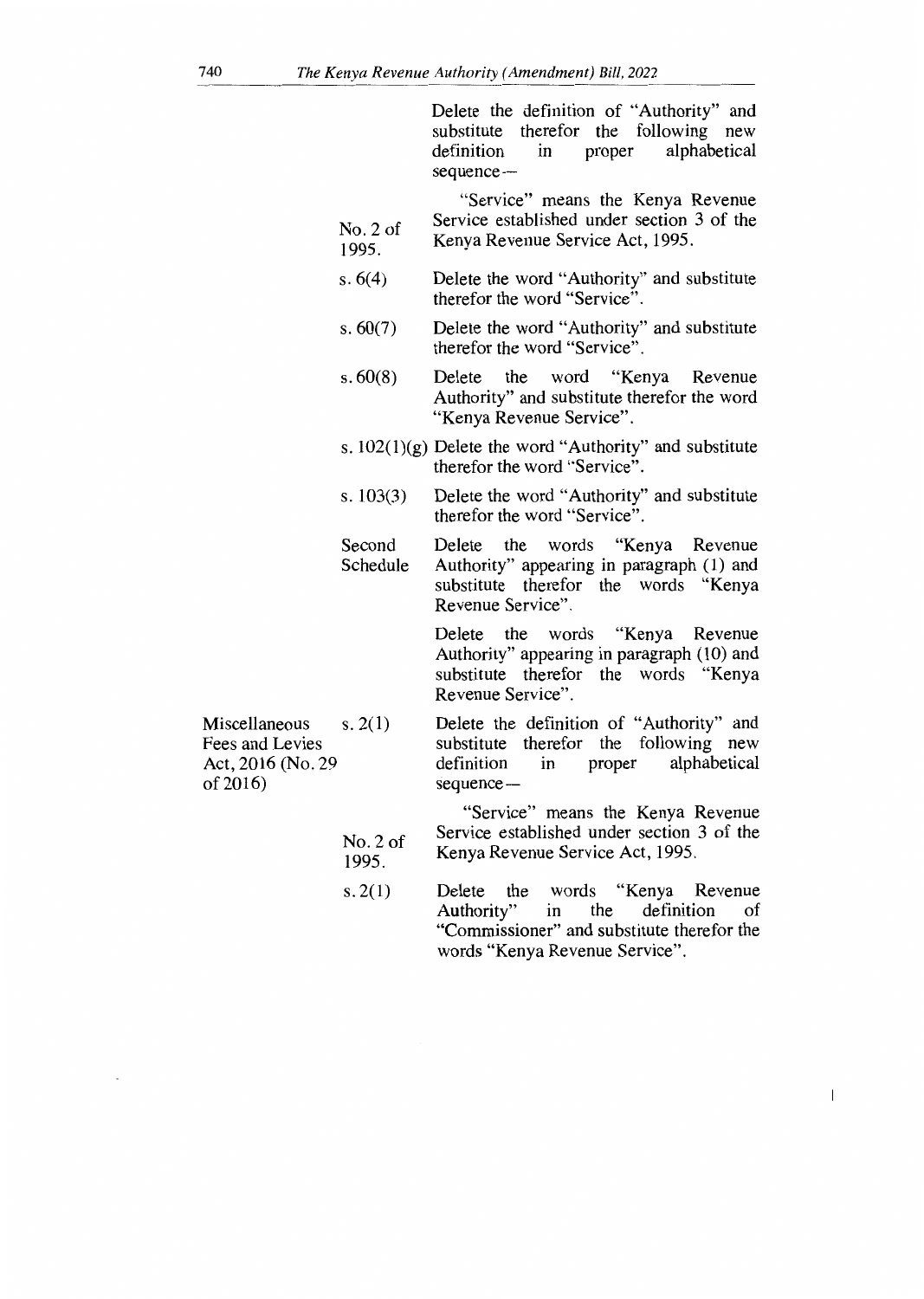## **MEMORANDUM OF OBJECTS AND REASONS**

#### **Statement of the objects and reasons of the Bill**

The principal object of the Bill is to amend the Kenya Revenue Authority Act, 1995 by changing the name "Kenya Revenue Authority" to "Kenya Revenue Service", and to amend other statutes which have references to the name "Kenya Revenue Authority" accordingly. The public perception of the use of the word "Authority "is that the word, connotes a commandeering body rather than a friendly service-oriented institution. In this regard, the change of name is intended to rebrand the Authority in transforming its public image and thus enhancing tax compliance through improved public relations and by maintaining a clear focus on taxpayers needs and rights. The Bill is also intended to delete the words "Minister" and "Permanent Secretary" and replace them with "Cabinet Secretary" and "Principal Secretary", in line with the terms used in the Constitution.

## **Statement on delegation of legislative powers and limitation of fundamental rights and freedoms.**

The Bill does not delegate legislative power and neither does it limit fundamental rights and freedoms.

## **Statement that the Bill concerns county governments.**

The Bill does not contain provisions that affect the functions and powers of county governments in terms of Article 110(1)(a) of the Constitution and hence it is not a Bill concerning county governments.

## **Statement that the Bill is not a money Bill within the meaning of Article 114 of the Constitution.**

The enactment of this Bill shall not occasion additional expenditure of public funds.

Dated the 11<sup>th</sup> April, 2022.

AMOS KIMUNYA, *Leader of Majority Party.*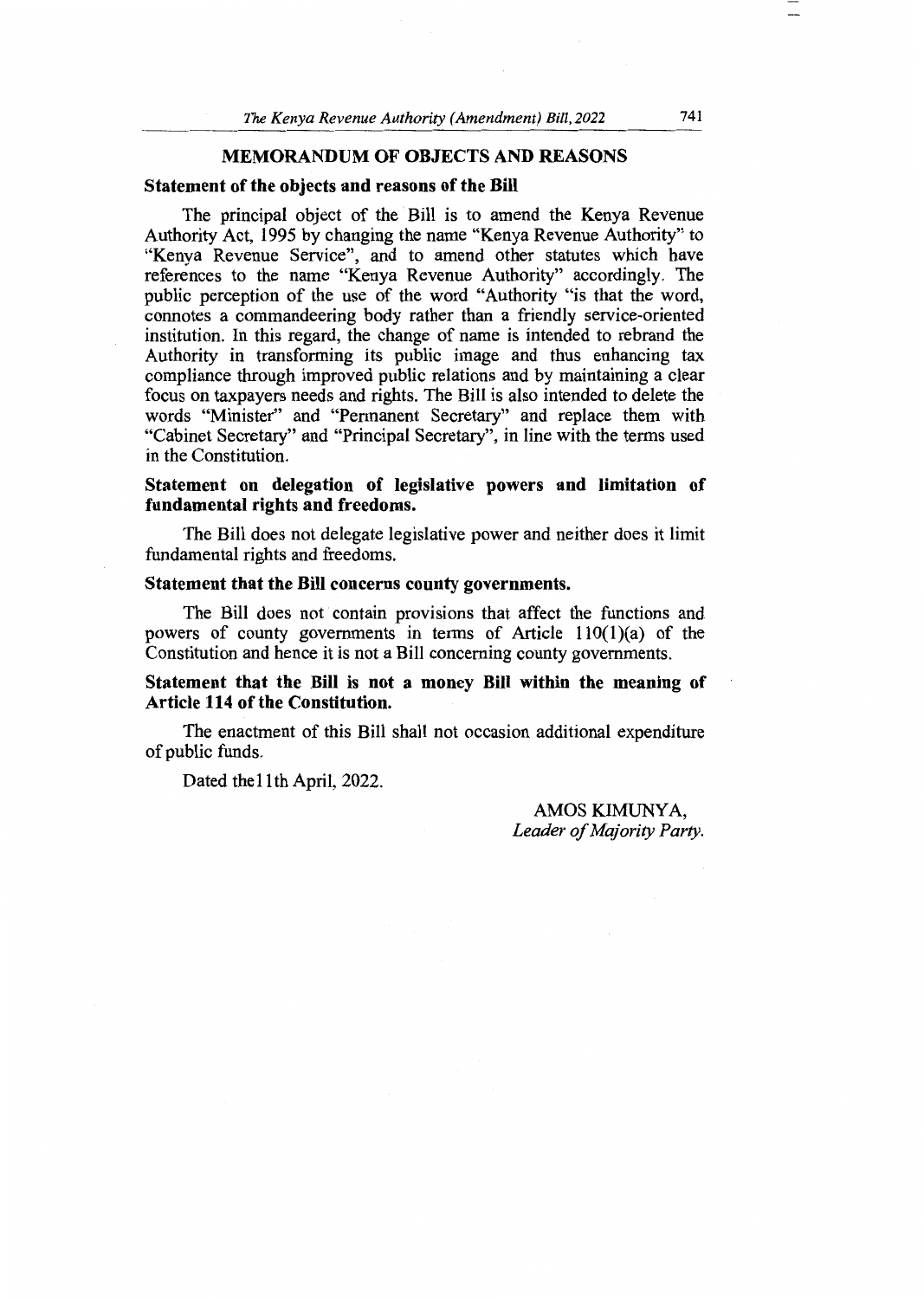*Long title of No. 2 of 1995 which it is intended to amend—* 

An Act of Parliament to establish the Kenya Revenue Authority as a central body for the assessment and collection of revenue, for the administration and enforcement of the laws relating to revenue and to provide for connected purposes

*Section 1 of No. 2 of 1995 which it is proposed to amend-*

## **1. Short title**

This Act may be cited as the Kenya Revenue Authority Act, 1995.

*Section 2 of No. 2 of 1995 which it is proposed to amend—* 

"Authority" means the Kenya Revenue Authority established by section 3;

"Minister" means the Minister for the time being responsible for Finance;

*Section 3 of No. 2 of 1995 which it is proposed to repeal and replace-*

## **3. Establishment of Authority**

(1) There is established an Authority to be known as the Kenya Revenue Authority.

(2) The Authority shall be a body corporate with perpetual succession and a common seal and shall, subject to this Act, be capable in its corporate name of —

(a) suing and being sued:

Provided that any legal proceedings against the Authority arising from the performance of the functions or the exercise of any of the powers of the Authority under section 5 shall be deemed to be legal proceedings against the Government within the meaning of the Government Proceedings Act (Cap. 40);

- (b) taking, purchasing or otherwise acquiring, holding, charging or disposing of movable and immovable property;
- (c) borrowing or lending money;
- (d) doing or performing all other things or acts for the furtherance of the provisions of this Act, which may be lawfully done or performed by a body corporate.
- (3) Deleted by No. 5 of 1998, s. 68(b).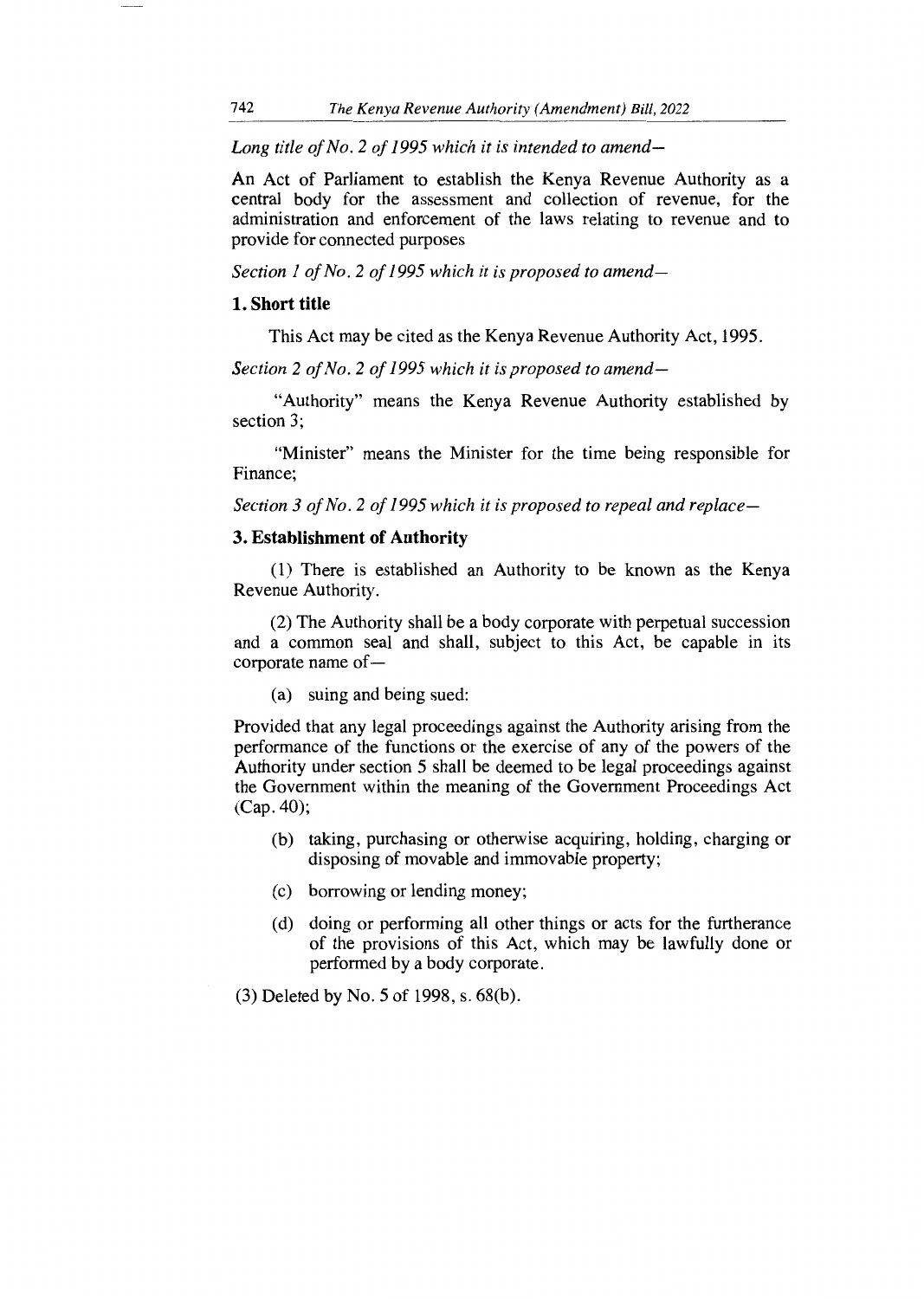*Section 4 of No. 2 of 1995 which it is proposed to amend-*

## **4. Seal of the Authority**

(1) The seal of the Authority shall be authenticated by the signature of the Commissioner-General and the Secretary to the Board.

(2) In the absence of the Commissioner-General a Commissioner designated by him for the purpose may authenticate the seal in his place, and in the absence of the Secretary to the Board, the person for the time being performing the functions of the Secretary may authenticate the seal in his place.

(3) Every document purporting to be an instrument issued by the Authority and to be sealed with the seal of the Authority authenticated in the manner provided by subsection (1) or (2) shall be deemed to be such an instrument and shall be received in evidence without further proof.

*Section 5 of No. 2 of 1995 which it is proposed to amend-*

## **5. Functions of the Authority**

(1) The Authority shall, under the general supervision of the Minister, be an agency of the Government for the collection and receipt of all revenue.

(2) In the performance of its functions under subsection (1), the Authority shall —

(a) administer and enforce—

- (i) all provisions of the written laws set out in Part I of the First Schedule and for that purpose, to assess, collect and account for all revenues in accordance with those laws;
- (ii) the provisions of the written laws set out in Part II of the First Schedule relating to revenue and for that purpose to assess, collect and account for all revenues in accordance with those laws;
- (b) to advise the Government on all matters relating to the administration of, and the collection of revenue under the written laws or the specified provisions of the written laws set out in the First Schedule; and
- (c) to perform such other functions in relation to revenue as the Minister may direct.

(3) The Minister may, by notice in the Gazette, amend the First Schedule.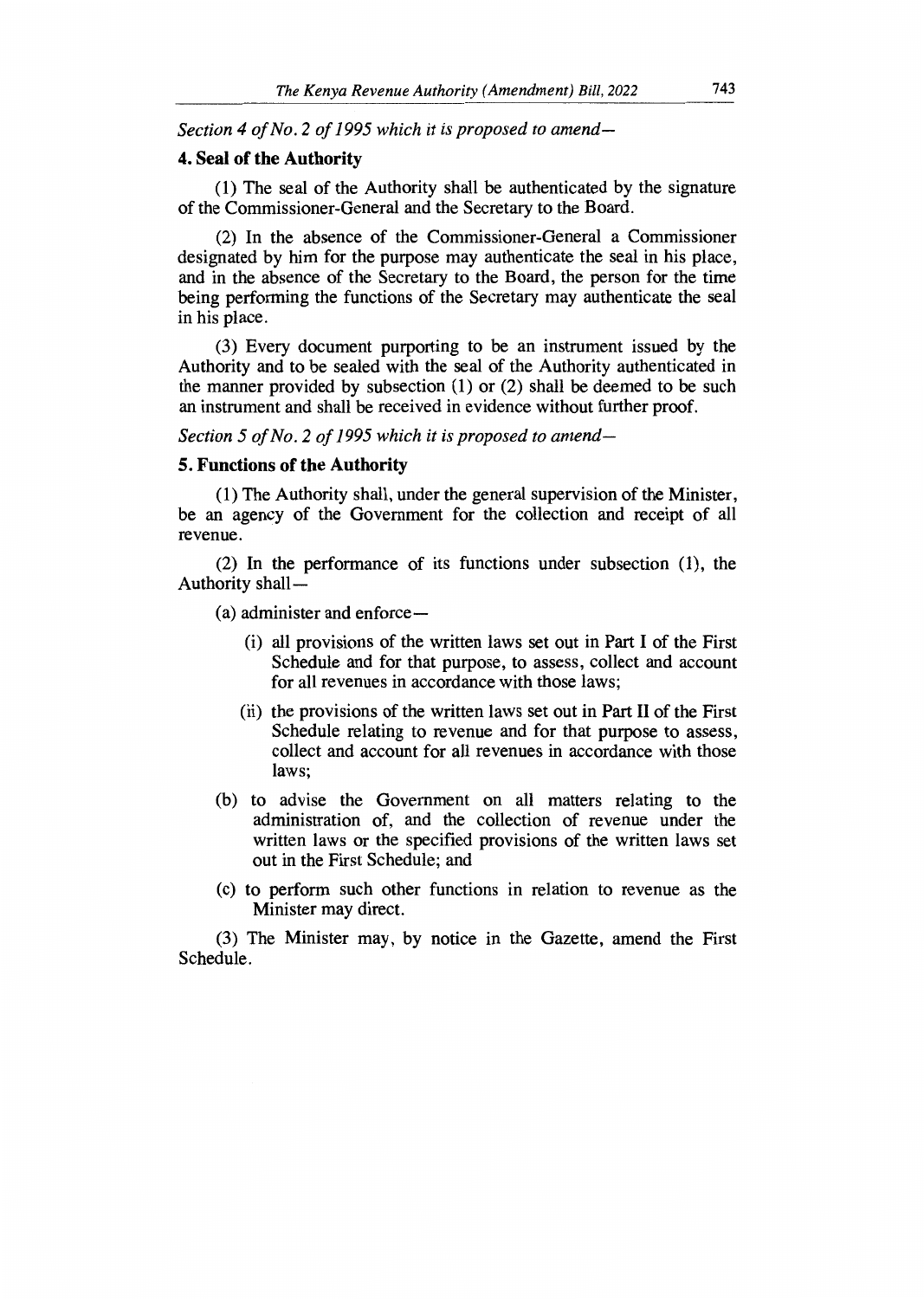*Section 5A of No. 2 of 1995 which it is proposed to amend-*

### 5A. Rewards

(1) The Commissioner-General may, upon the recommendation of a Commissioner reward any person for information leading to the identification or recovery of unassessed taxes or duties:

Provided that this section shall not apply to any officer of the Authority.

*Section 6 of No. 2 of 1995 which it is proposed to amend-*

### 6. Board of Directors

(1) There is established a Board of Directors which shall be the governing body of the Authority.

(2) The Board shall comprise the following members —

- (a) a Chairman to be appointed by the President;
- (b) the Commissioner-General;
- (c) the Permanent Secretary, Ministry of Finance or his representative;
- (d) the Attorney-General or his representative;
- (e) six other persons appointed by the Minister by virtue of their knowledge and experience in accountancy, commerce, law, taxation, business administration or public administration.

(6) The Board shall be responsible for  $-$ 

- (a) the approval and review of the policy of the Authority;
- (b) the monitoring of the performance of the Authority in carrying out its functions; and
- (c) the discipline and control of all members of staff of the Authority appointed under this Act.

*Section 7 of No. 2 of 1995 which it is proposed to amend-*

#### **7. Tenure of office of Chairman and members**

(2) A member of the Board, other than an ex officio member, may resign his office by written notification under his hand addressed to the Minister.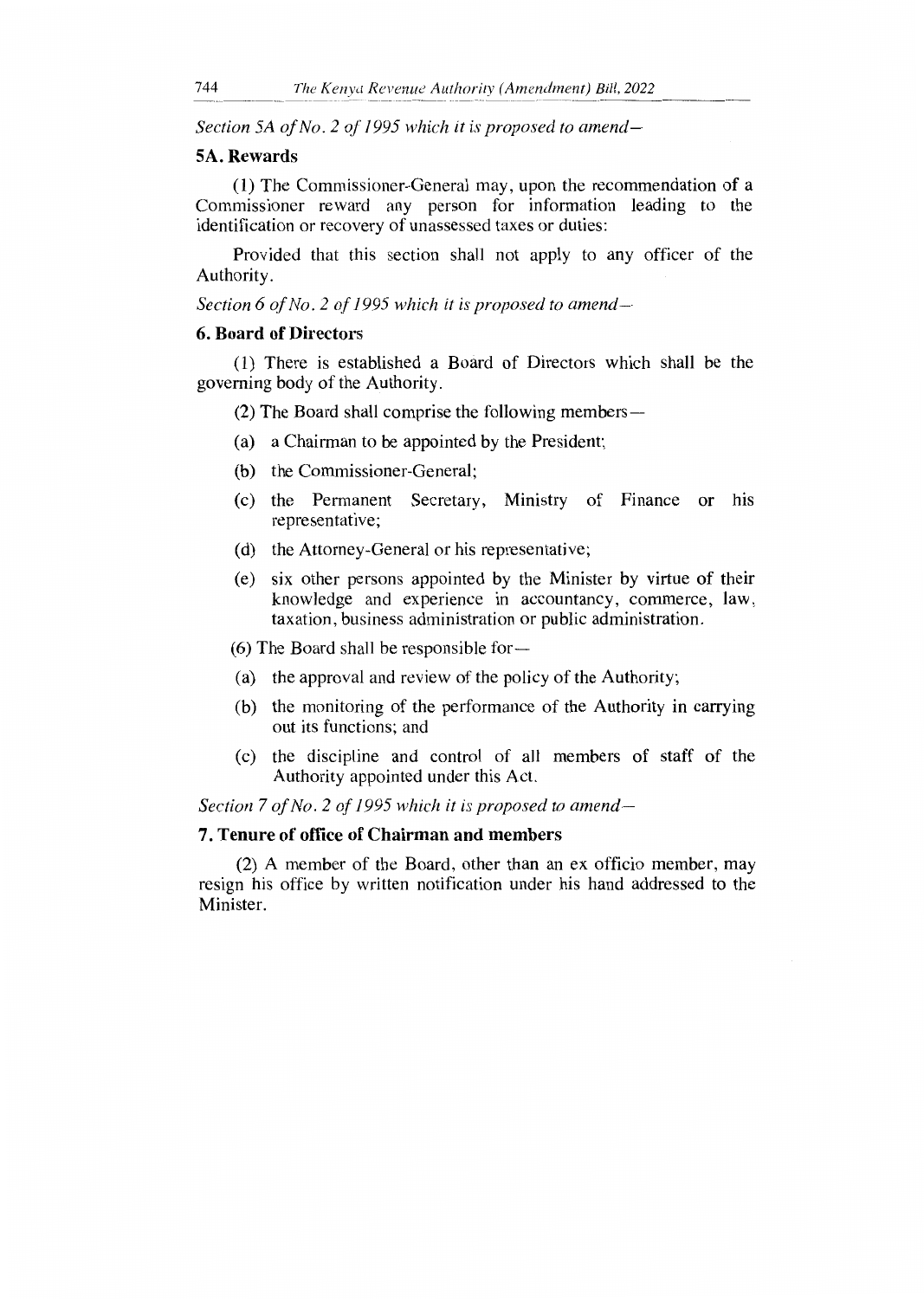*Section 8 of No. 2 of 1995 which it is proposed to amend-*

### **8. Termination of appointment of Chairman and members**

The appointment of a member, other than an ex officio member, may be terminated, in the case of the Chairman by the President, and in the case of any other member by the Minister, on any of the following grounds —

- (a) for his inability to perform the functions of his office by reason of mental or physical infirmity;
- (b) if he is declared or becomes bankrupt or insolvent;
- (c) if he is convicted of a criminal offence and sentenced to a term of imprisonment of not less than six months;
- (d) if, without reasonable cause to the satisfaction of the Minister, he is absent from six meetings of the Board in any financial year;
- (e) if in any particular case, he fails to comply with the provisions of section 9;
- (f) for such other sufficient cause as the Minister may, by notice in the *Gazette,* specify.

*Section 10 of No. 2 of 1995 which it is proposed to amend-*

### **10. Meetings of the Board**

5

(3) The Minister may, by notice in the *Gazette,* amend the Second Schedule.

*Section 11 of No. 2 of 1995 which it is proposed to amend-*

#### **11. Commissioner-General**

(1) There shall be a Commissioner-General of the Authority who shall be appointed by the Minister upon the recommendation of the Board on such terms and conditions as are specified in his instrument of appointment.

(2) The Commissioner-General shall be the Chief Executive of the Authority and, subject to the general supervision and control of the Board, shall be responsible —

(a) for the day to day operations of the Authority;

 $\sim$   $\alpha$ ,  $\sigma_{\rm{th}}$ 

- (b) for the management of funds, property and affairs of the Authority; and
- (c) for the administration, organization and control of the staff of the Authority.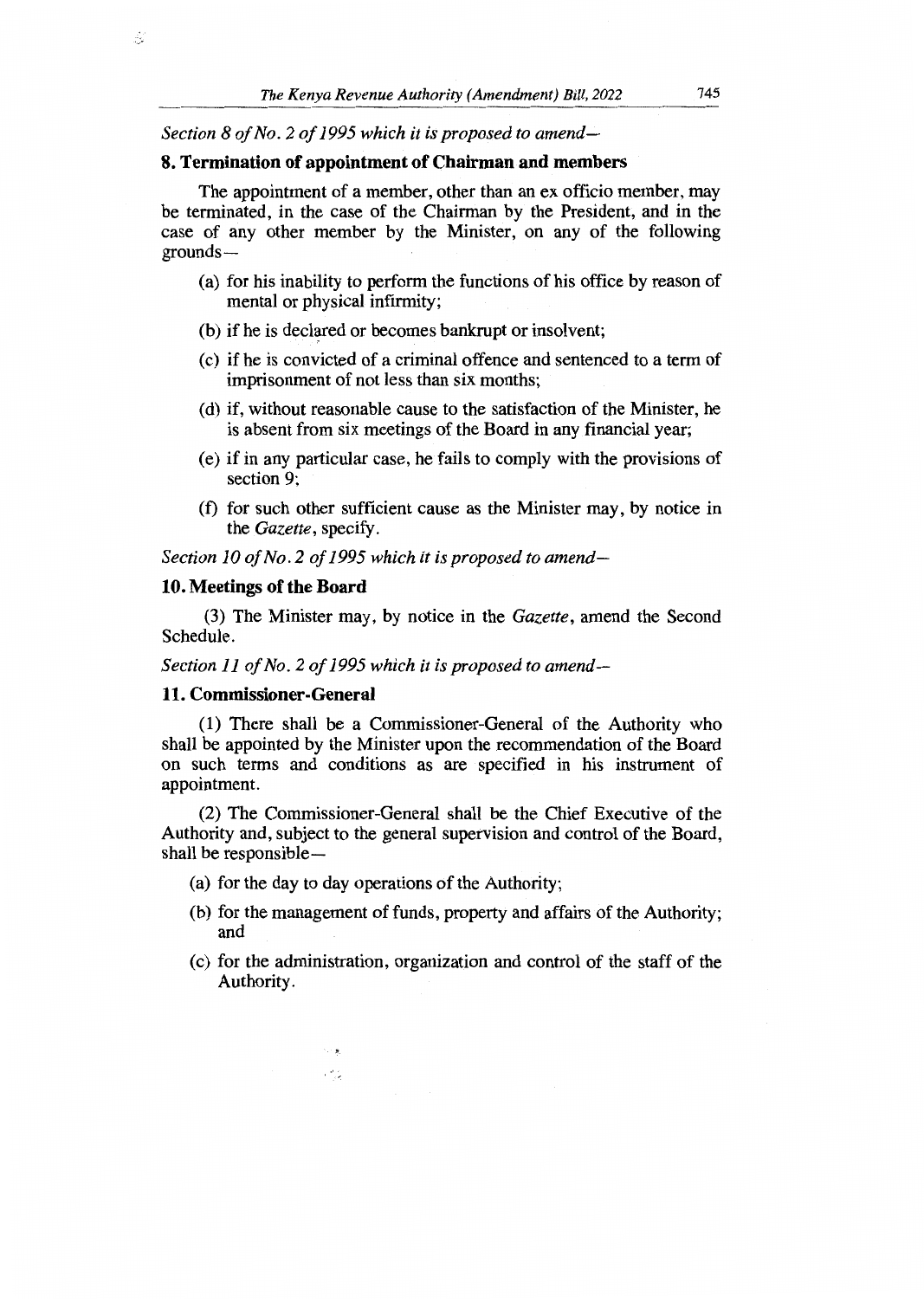(3) The Minister may, after consultation with the Board, terminate the appointment of the Commissioner-General for —

- (a) misbehaviour in terms of the code of conduct and discipline prescribed under section 21;
- (b) the Commissioner-General's inability to perform the functions of his office by reason of mental or physical infirmity; or
- (c) any other sufficient cause.

*Section 13 of No. 2 of 1995 which it is proposed to amend-*

## **13. Appointment of Commissioners and other officers**

(1) The Board shall appoint to the service of the Authority, such Commissioners as may be deemed necessary.

(2) The Commissioner-General shall, with the approval of the Board, appoint such heads of departments as may be required for the efficient performance of the functions of the Authority.

(3) The Commissioner-General shall appoint all other members of staff as may be required by the Authority for efficient performance of its functions.

(4) The terms and conditions of all persons employed by the Authority shall be determined by the Board.

*Section 13A of No. 1995 which it is proposed to amend-*

## **13A. Transfer of functions and merger of departments**

The Commissioner-General may, with the approval of the Minister, transfer the functions of departments of the Authority or merge departments of the Authority.

*Section 14 of No. 2 of 1995 which it is proposed to amend-*

#### **14. Employees to be personally liable for wrongful acts or omissions**

Any person employed by the Authority shall be personally liable for any act or omission done or committed in the performance of his functions under this Act, if having regard to the circumstances of the case such act or omission —

- (a) is done or committed wilfully or dishonestly by such person;
- (b) is attributable to the negligence of such person; or
- (c) is done or committed by such person in contravention of any provision of this Act or regulations made thereunder or any other written law.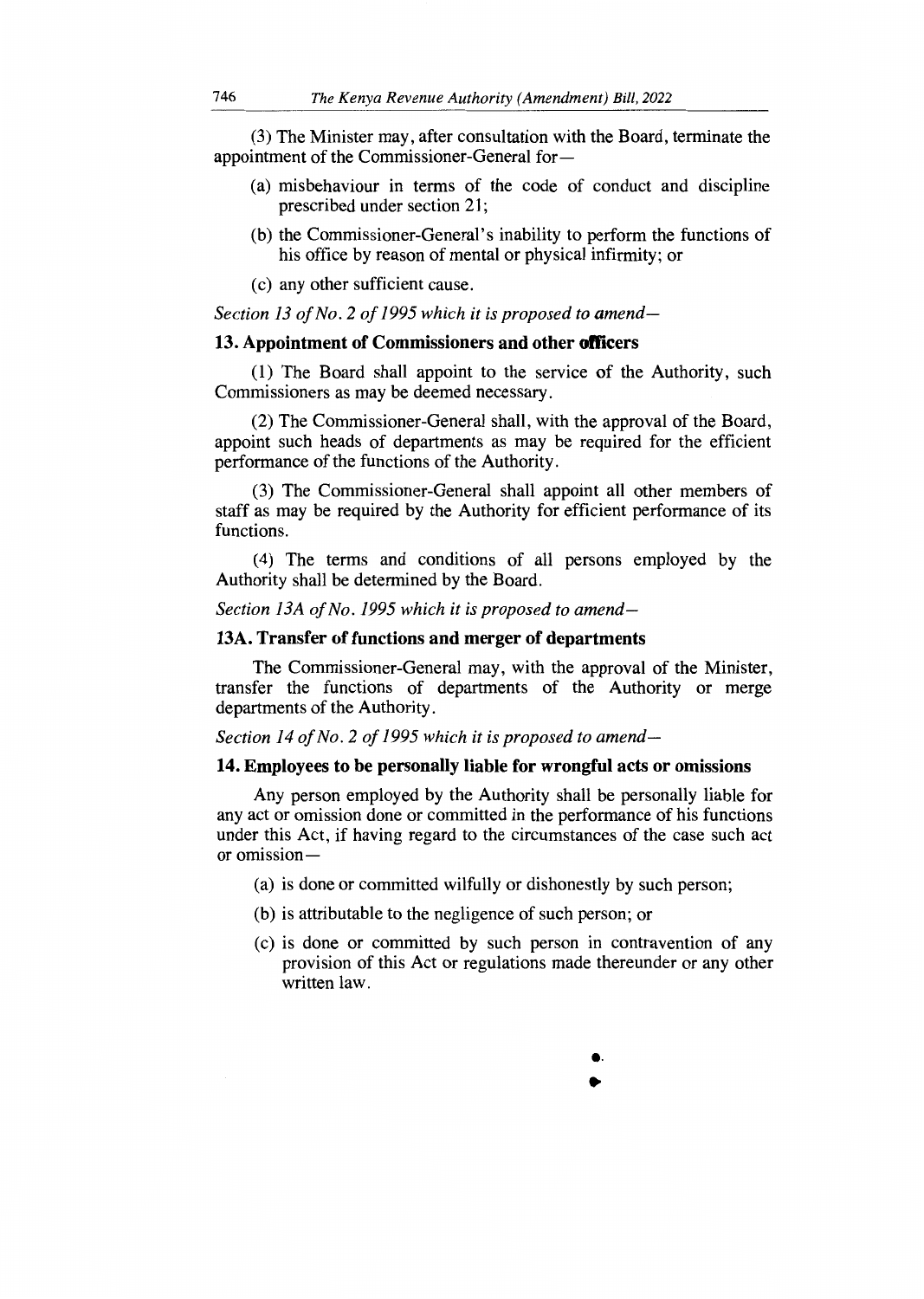*Section 15 of No. 2 of 1995 which it is proposed to amend-*

## **15. Revenue to be paid into Consolidated Fund**

All revenues collected by, or due and payable to, the Authority under this Act shall be paid into the Consolidated Fund:

Provided that all revenues collected by the Authority in respect of any fund established under an Act of Parliament shall be paid into that fund after deducting the expenses incurred by the Authority for the collection of such revenue.

*Section 16 of No. 2 of 1995 which it is proposed to amend-*

## **16. Funds of the Authority**

(1) The funds of the Authority shall consist of —

- (a) one and such amount, not exceeding two percent of the revenue estimated in the financial estimates for each financial year to be collected by the Authority under this Act as may be determined by the Minister in each financial year;
- (b) three percent of the revenue actually collected in each successive three-month period in the financial year in excess of the amount estimated to be collected in respect of that period;
- (c) loans and grants received by the Authority with the approval of the Minister; and
- (d) any other monies as may, with the approval of the Minister, be received by or made available to the Authority for the purpose of performing its functions.
- (2) The funds of the Authority —
- (a) specified in subsection  $(1)(a)$  shall be payable to the Authority in equal monthly instalments on or before the beginning of each month;
- (b) specified in subsection (1)(b) shall be payable to the Authority within one month after the end of that three month period.

(3) Any funds received by the Authority in respect of a financial year which are not expended by the end of that financial year shall be placed in a reserve fund to be expended subject to the budget of the Authority for the ensuing financial year approved by the Board.

(4) Notwithstanding any other provision of this section, the capital projects of the Authority shall be funded separately.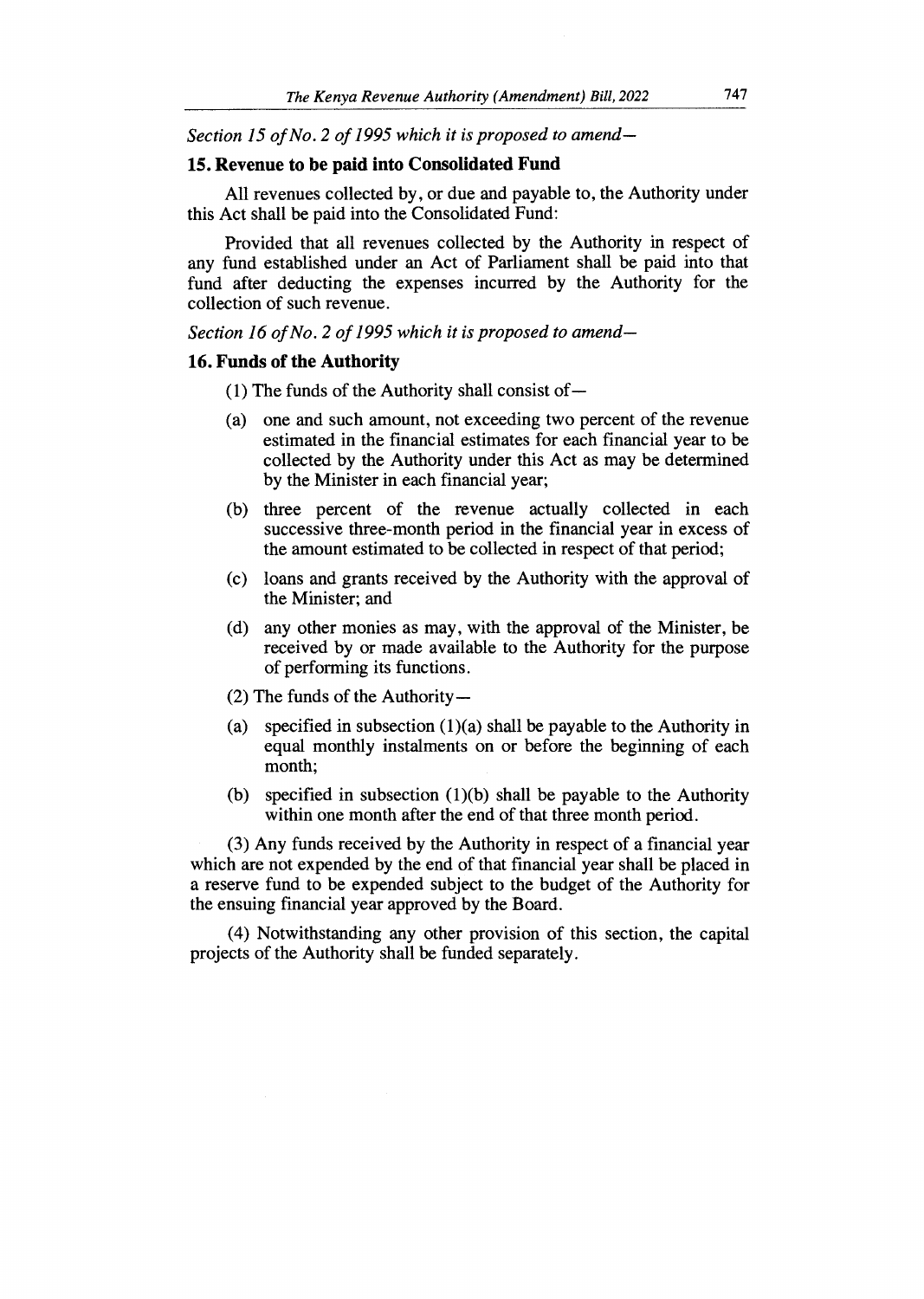## *Section 17 of No. 2 of 1995 which it is proposed to amend-*

#### **17. Estimates of income and expenditure of the Authority**

(1) The Commissioner-General shall, not later than three months before the end of each financial year, prepare and submit to the Board for its approval, estimates of the income and expenditure of the Authority for the next ensuing financial year and may at any time before the end of each financial year, prepare and submit to the Board for approval any estimates supplementary to the estimates for that financial year.

(2) No expenditure shall be made out of the funds of the Authority unless that expenditure is part of the expenditure approved by the Board according to the estimates for the financial year in which the expenditure is to be incurred or in the supplementary estimates for that year.

*Section 18 of No. 2 of 1995 which it is proposed to amend-*

#### **18. Accounts, audit and annual reports**

(1) The Authority shall keep accounts and records of its transactions and affairs and shall ensure that all moneys received are properly brought to account, all payments out of its funds are correctly made and properly authorized and that adequate control is maintained over its property and liabilities the Authority may incur under this Act.

(2) The annual accounts of the Authority shall be audited by the Controller and Auditor-General.

(3) The Commissioner-General shall, within three months after the end of each financial year submit —

- (a) to the Minister and the Board an annual report in respect of that year, containing —
	- (i) financial statements of the Authority;
	- (ii) the Authority's performance indicators and any other related information;
	- (iii) a report on the operations of the Authority; and
	- (iv) such other information as the Board may deem fit; and
- (b) to the Controller and Auditor-General, the accounts of the Authority for the financial year; and the annual report referred to in paragraph (a).

(4) The Controller and Auditor-General shall audit the accounts of the Authority within two months after he has received them and submit his report thereon to the Minister and to the Board.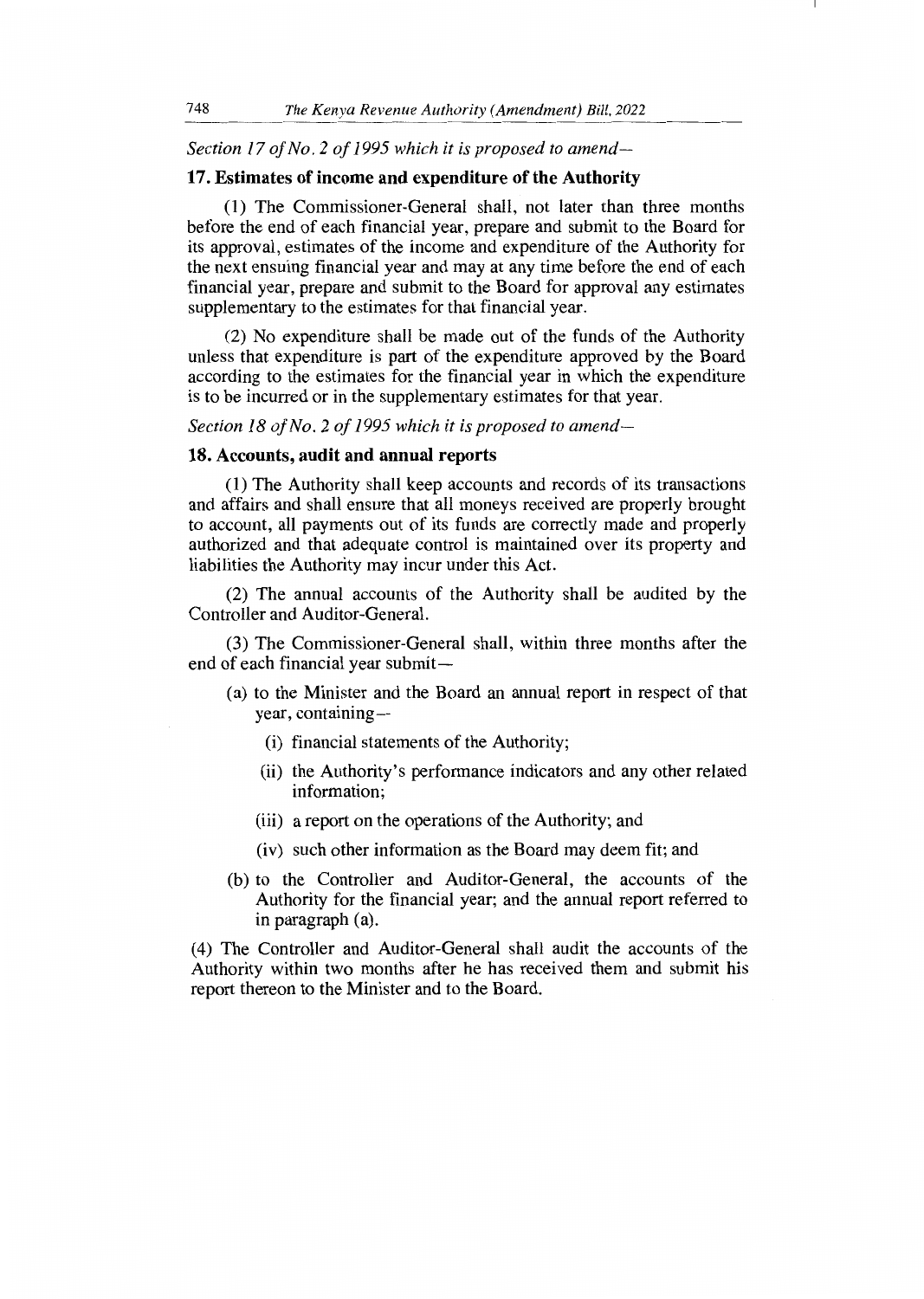(5) The Minister shall cause copies of the annual report together with copies of the Controller and Auditor-General's report to be laid before the National Assembly within two months or at the next sitting of the National Assembly after he has received them, whichever is the earlier.

(6) The Commissioner-General shall, within six months after the end of each financial year, cause the audited accounts of the Authority to be published in the Gazette and in such other manner as the Board may determine and may avail copies thereof to members of the public at such minimal fee for expenses as the Board may determine.

*Section 19 of No. 2 of 1995 which it is proposed to amend-*

#### **19. Internal audit and quarterly audit reports**

(1) In addition to any other functions assigned to him by the Board or the Commissioner-General, the head of internal audit shall be responsible for the internal audit of the Authority's accounts and shall submit to the Commissioner- General a report on the accounts in respect of every three months of a financial year.

(2) The Commissioner-General shall submit every report referred to in subsection (1) to the Board for its consideration at the next meeting of the Board after he has received the report and shall also submit copies of the report to the Minister and the Controller and Auditor-General.

*Section 20 of No. 2 of 1995 which it is proposed to amend-*

## **20. Exemption**

The Authority shall be exempted from the State Corporations Act (Cap. 446).

*Section 21 of No. 2 of 1995 which it is proposed to amend-*

#### **21. Regulations**

The Board may make regulations for the carrying into effect the provisions of this Act, and in particular but without prejudice to the foregoing make regulations —

- (a) respecting the terms and conditions of service, including pensions, gratuities and other retirement benefits, of all members of staff of the Authority;
- (b) prescribing the procedure for the appointment of all members of the staff of the Authority;
- (c) prescribing the code of conduct and discipline;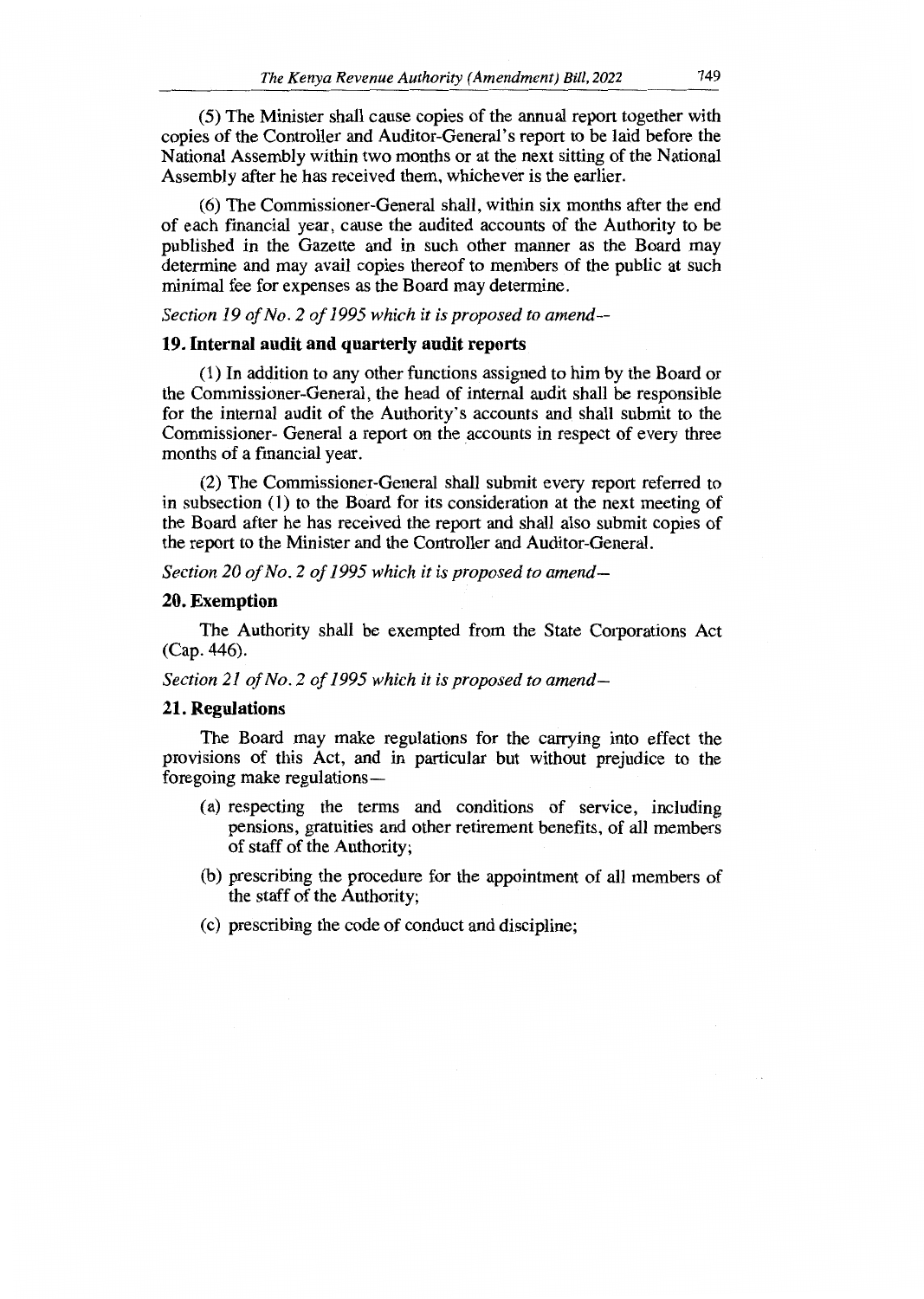- (d) respecting the administration and management of the funds of the Authority;
- (e) respecting the performance targets of the Authority.

*Section 22 of No. 2 of 1995 which it is proposed to amend-*

## **22. Vesting of assets, liabilities, subsisting contracts, pending proceedings**

(1) All property, except any such property as the Minister may determine, which immediately before the commencement of this Act was vested in the Government for the use of the Departments of Customs and Excise, Income Tax and Value Added Tax for purposes of the written laws set out in the First Schedule, shall on the commencement of this Act, and without further assurance, vest in the Authority subject to all interests, liabilities, charges, obligations and trusts affecting such property.

(2) Except as otherwise provided in subsection (1) in relation to property, all contracts, debts, obligations and liabilities of the Government attributable to the Departments of Customs and Excise, Income Tax and Value Added Tax before the commencement of this Act shall remain vested in the Government and may be enforced by or against the Government.

(3) Subject to section 2, all legal proceedings and claims which before the commencement of this Act are pending in respect of revenue to which the written laws set out in the First Schedule apply shall be continued or enforced by or against the Authority in the same manner as they would have been continued or enforced if this Act had not been enacted.

(4) Unless the Board otherwise determines, all persons being public officers, who before the commencement of this Act are employed by the Government for the purposes of the written laws specified in the First Schedule shall, on the commencement of this Act, be deemed to be on secondment to the Authority until they are employed in the service of the Authority in accordance with this Act or their secondment with the Authority otherwise ceases in accordance with the terms of the secondment.

*Section 23 of No. 2 of 1995 which it is proposed to amend-*

## **23. Construction and modification of other written laws**

On and after the coming into force of this Act —

(a) all references to the Commissioner of Customs and Excise, Commissioner of Income Tax or the Commissioner of Value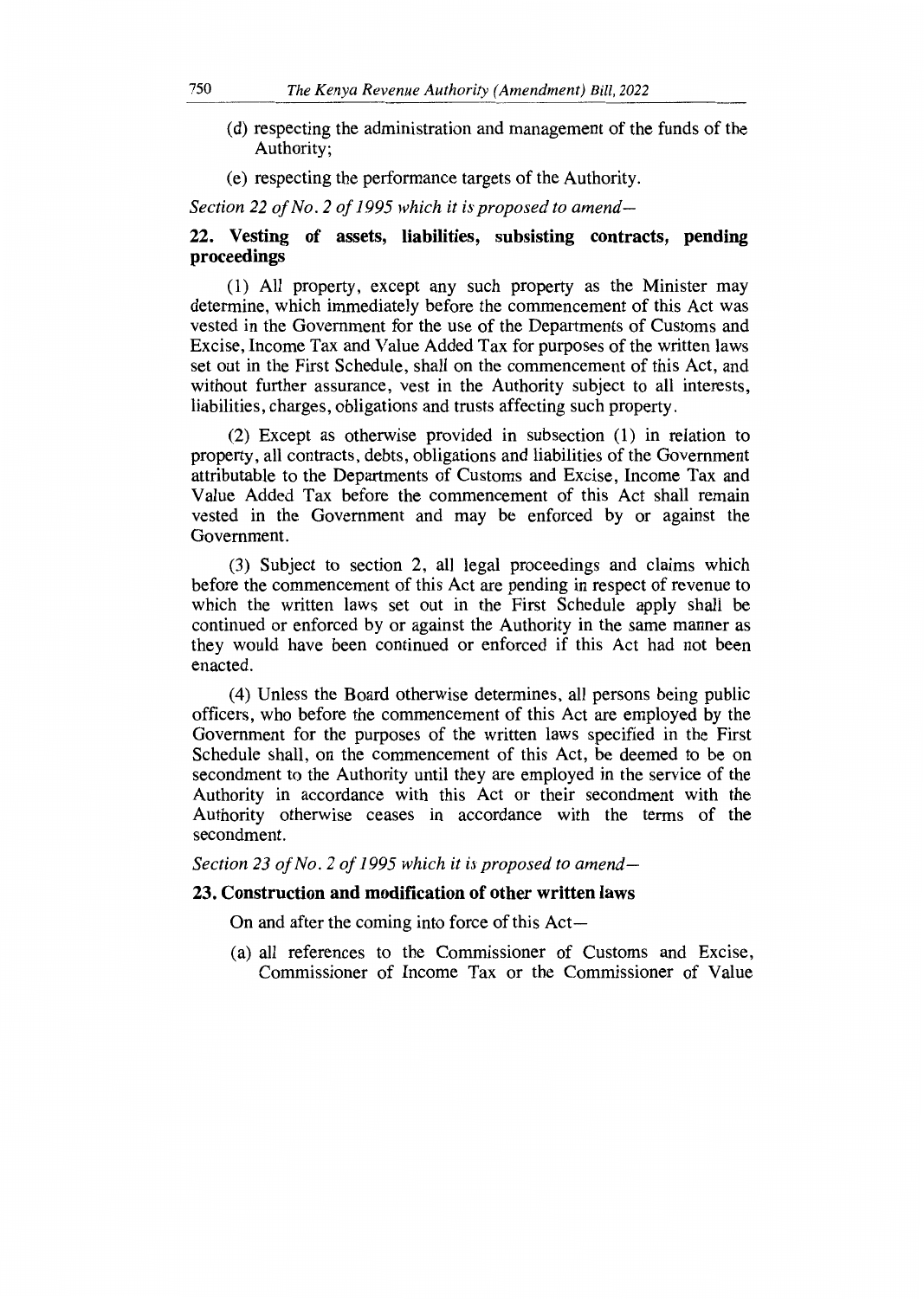Added Tax in any written laws shall be construed as references to the Commissioner-General of the Authority;

- (b) deleted by No. 4 of 2004, s. 70;
- (c) any reference to Customs and Excise Department, Income Tax Department or Value Added Tax Department in any written law shall be deemed to be reference to the Authority;
- (d) except as provided in paragraph (a) any reference to an officer of the Customs and Excise Department, Income Tax Department or Value Added Tax Department howsoever designated in any written law shall be deemed to be reference to such officer of the Authority.

*Section 2 of Cap. 131 which it is proposed to amend—* 

"Collector" means the Commissioner-General appointed under the Kenya Revenue Authority Act;

*Section 2 of Cap. 470 which it is proposed to amend—*

"Commissioner" means —

- (a) the Commissioner-General appointed under section 11(1) of the Kenya Revenue Authority Act, 1995; or
- (b) with respect to powers or functions that have been delegated under section 11(4) of the Kenya Revenue Authority Act, 1995 to another Commissioner, that other Commissioner.

"officer" means the Commissioner and any other member of staff of the Kenya Revenue Authority appointed under section 13 of the Kenya Revenue Authority Act, 1995;

*The Sixth Schedule to Cap. 470 which it is proposed to amend-*

1. In and for the purposes of the application of the Management Act under subsection (4) of section 133 of this Act —

- (a) references in the Management Act to the Authority shall be read as references to the Minister;
- (b) references in the Management Act to the Commissioner-General and to other officers shall be read as references to the Commissioner and equivalent officers appointed under this Act;
- (c) the local committees and the tribunal appointed for Kenya under the Management Act shall continue in being for the purpose of such application;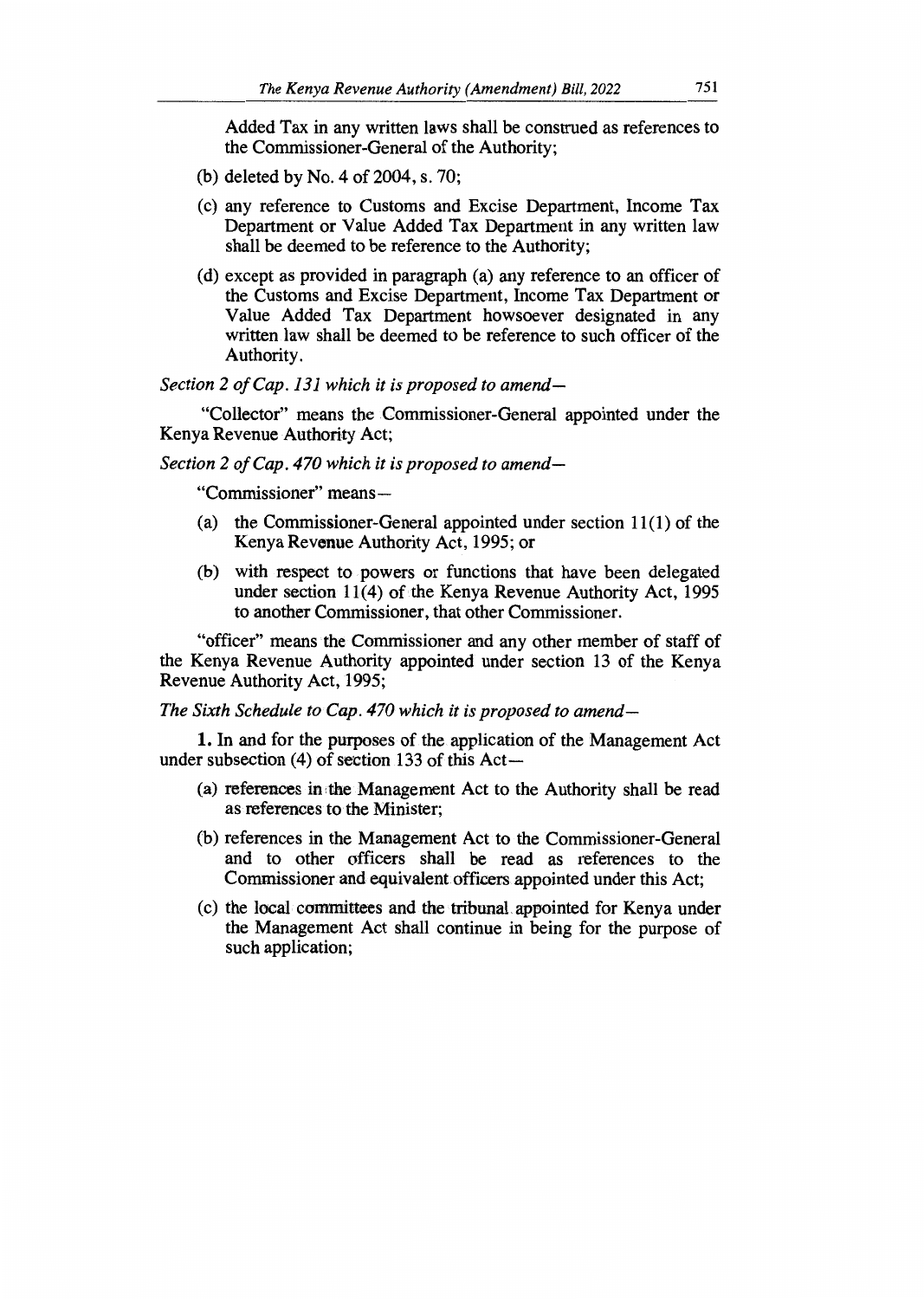(d) any rules made under the Management Act shall, to the extent that they refer to Kenya, continue to have full force and effect.

*Section 2 of Cap. 480 which it is proposed to amend—* 

"collector" means the Kenya Revenue Authority established under the Kenya Revenue Authority Act, 1995.

*Section 2 of Cap. 517 which it is proposed to amend—* 

"customs officer" means a customs officer appointed under the Customs and Excise Act (Cap. 472)

"Kenya Revenue Authority" means the Authority established by section 3 of the Kenya Revenue Authority Act (Cap. 469);

**19.** Licences

(2A) The Authority shall, before issuing a licence allowing commercial activities, consult with the Commercial-General of the Kenya Revenue Authority.

(3) The Authority shall give notice to the Kenya Revenue Authority of every Export Processing Zone enterprise licensed under this section specifying —

- (a) the activities in respect of which the enterprise is licensed and shall, in relation to commercial activities, indicate whether the enterprise is permitted to deal in goods not directly related to its manufacturing activities; and
- (b) any conditions attached to the licence.

*Section 2 of No. 13 of 2008 which it is proposed to amend—* 

"Commissioner" shall have the meaning assigned to it under the Kenya Revenue Authority Act, 1995

*Section 6 of No. 13 of 2008 which it is proposed to amend-*

6. Board of the Authority

- (1) There shall be a Board of the Authority which shall consist of —
- (a) Chairman appointed by the Cabinet Secretary from amongst the members appointed under paragraph (h);
- (b) the Principal Secretary in the Ministry for the time being responsible for matters relating to trade or his or her representative;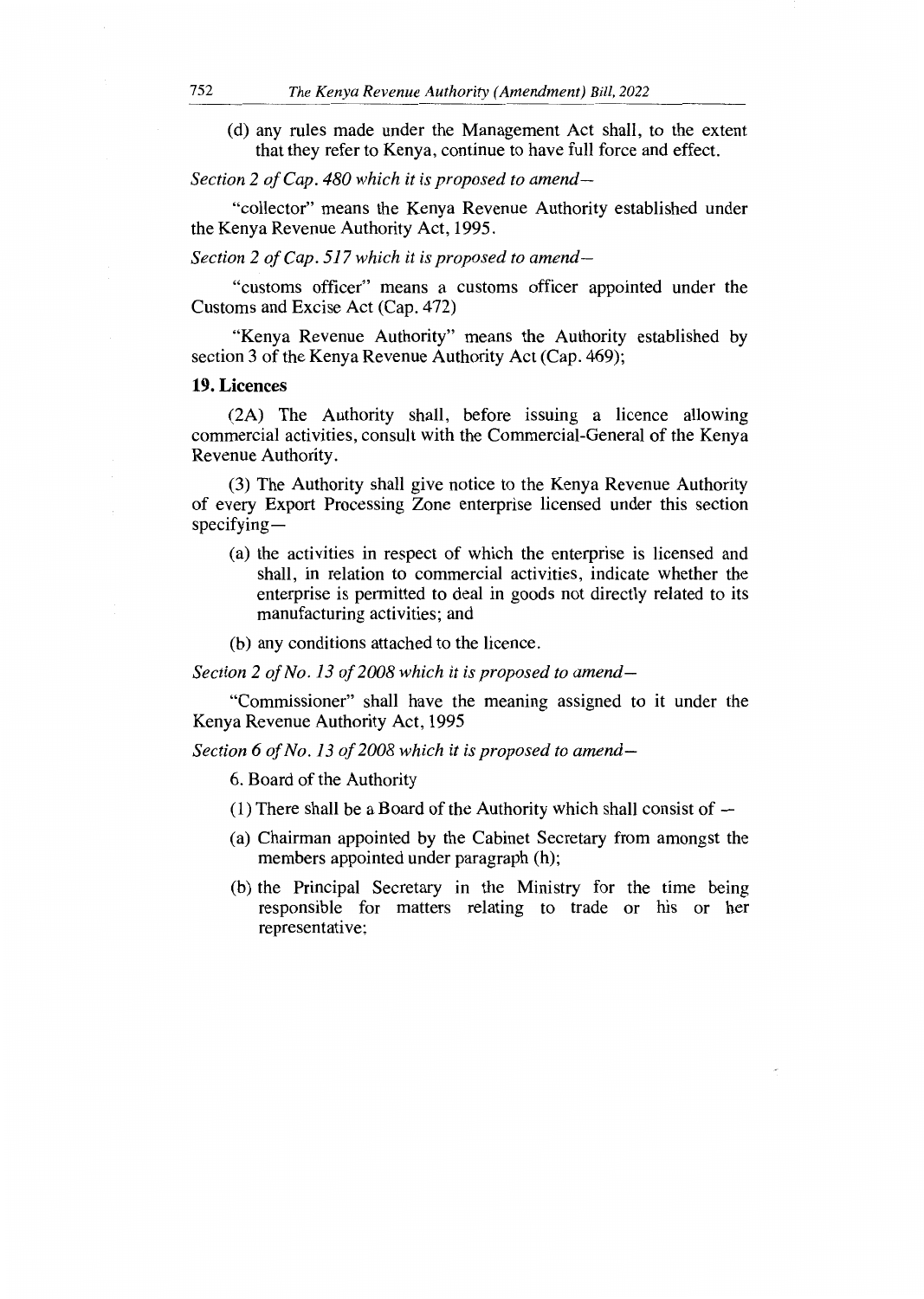- (c) the Principal Secretary in the ministry for the time being responsible for matters relating to finance or his or her representative;
- (cc) the Attorney-General or his representative;
- (d) deleted by Act No. 25 of 2015, Sch.;
- (e) the Commissioner-General of the Kenya Revenue Authority, who may be represented by the Commissioner of Customs;
- (f) the Managing Director of the Kenya Bureau of Standards;
- (g) the Chief Executive of the Kenya Association of Manufacturers or a representative, being a person who meets the qualifications set out in paragraph (h); and
- (h) two members appointed by the Cabinet Secretary, not being public officers, and who hold a degree from a university recognised in Kenya and have at least ten years' experience in matters relating to —
	- (i) intellectual property rights;
	- (ii) consumer protection, or
	- (iii) trade.

*Section 34 of No. 13 of 2008 which it is proposed to amend—* 

(9) For purposes of this section, "customs authority" means the Kenya Revenue Authority established under the Kenya Revenue Authority Act, 1995 or the Authority.

*Section 78 of No. 18 of 2012 which it is proposed to amend-*

## **78. Kenya Revenue Authority to be collector of national government revenue**

The Kenya Revenue Authority shall be the collector of national government revenue for the purposes of this Part.

*Section 160 of No. 18 of 2012 which it is proposed to amend-*

#### **160. Kenya Revenue Authority may be appointed collector**

The County Executive Committee member for finance may authorise the Kenya Revenue Authority or appoint a collection agent to be a collector of county government revenue for the purposes of this Part on such terms and conditions as may be agreed in writing in accordance with regulations.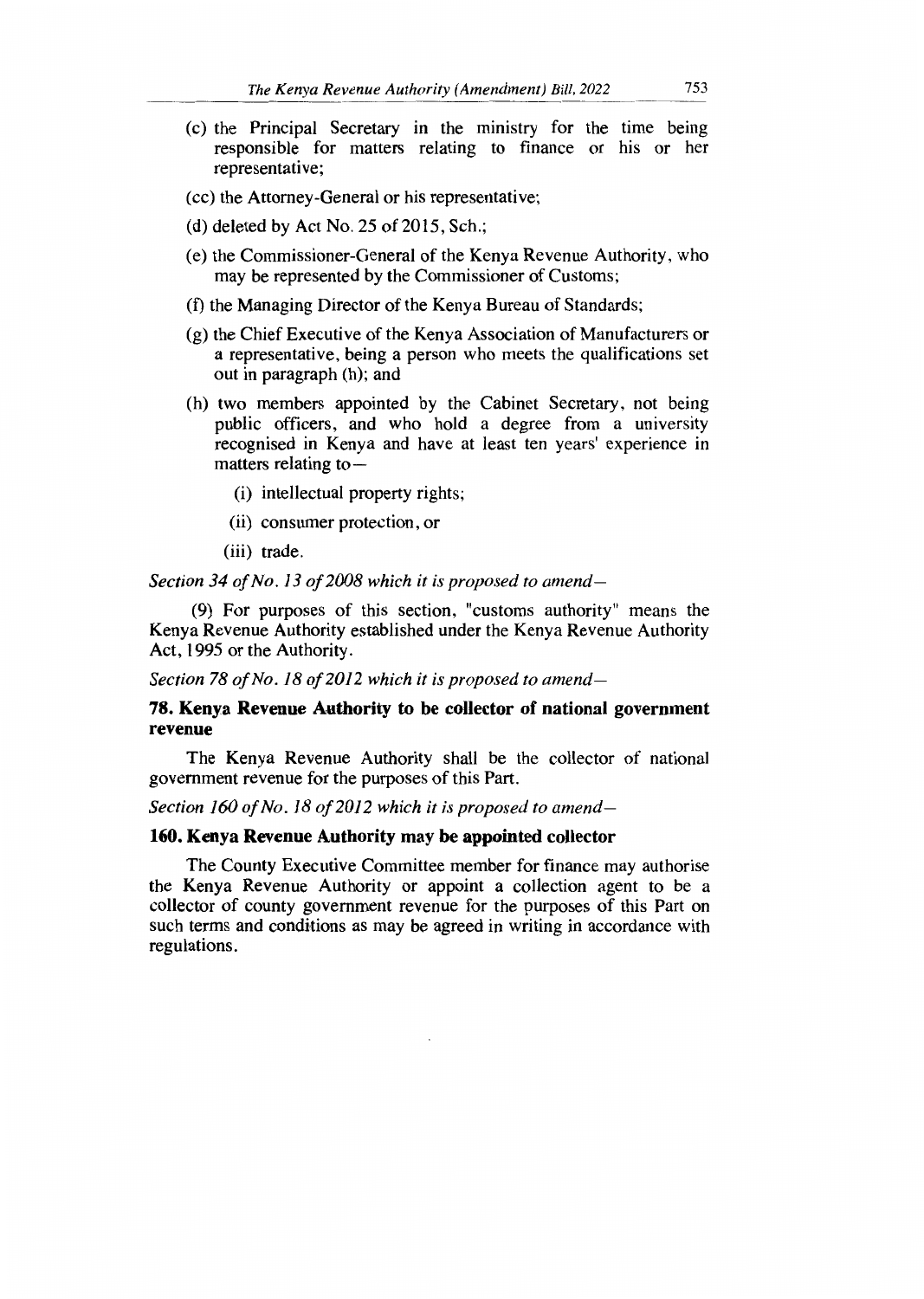*Section 2 of No. 35 of 2013 which it is proposed to amend—* 

"Authority" means the Kenya Revenue Authority established by the Kenya Revenue Authority Act, 1995.

*Section 68 of No. 35 of 2013 which it is proposed to amend—* 

(6) Unless a contrary intention appears, the commencement of this Act shall not—

- (a) revive anything not in force or existing at the time at which the commencement take effect;
- (b) affect a penalty, forfeiture or punishment incurred in respect of an offence committed against the repealed Act in force at the commencement of this Act;
- (c) affect an investigation, legal proceedings or remedy in respect of a right, privilege, obligations, liability, penalty, forfeiture or punishment, and any such investigation, legal proceedings or remedy may be instituted, continued or enforced and such penalty forfeiture or punishment may be imposed as if this Act has not been passed; or
- (d) affect the employment or appointment of any person to the services of the Authority subsisting at the commencement of this Act.

*Section 2 of No. 40 of 2013 which it is proposed to amend—* 

"Commissioner" means the Commissioner appointed under Kenya Revenue Authority Act.

*Section 4 of No. 40 of 2013 which it is proposed to amend—* 

(3) A person shall not be appointed a Chairperson or a member of the Tribunal under this section unless that person —

- (a) in case of the Chairperson, is qualified to be appointed as a Judge of the High Court; and
- (b) in case of a member
	- (i) is of high moral character and integrity in accordance with Chapter six of the Constitution;
	- (ii) hold a degree in law, business, finance, public finance, economics, insurance or related discipline from a university recognised in Kenya or any other relevant qualification from an institution recognised in Kenya;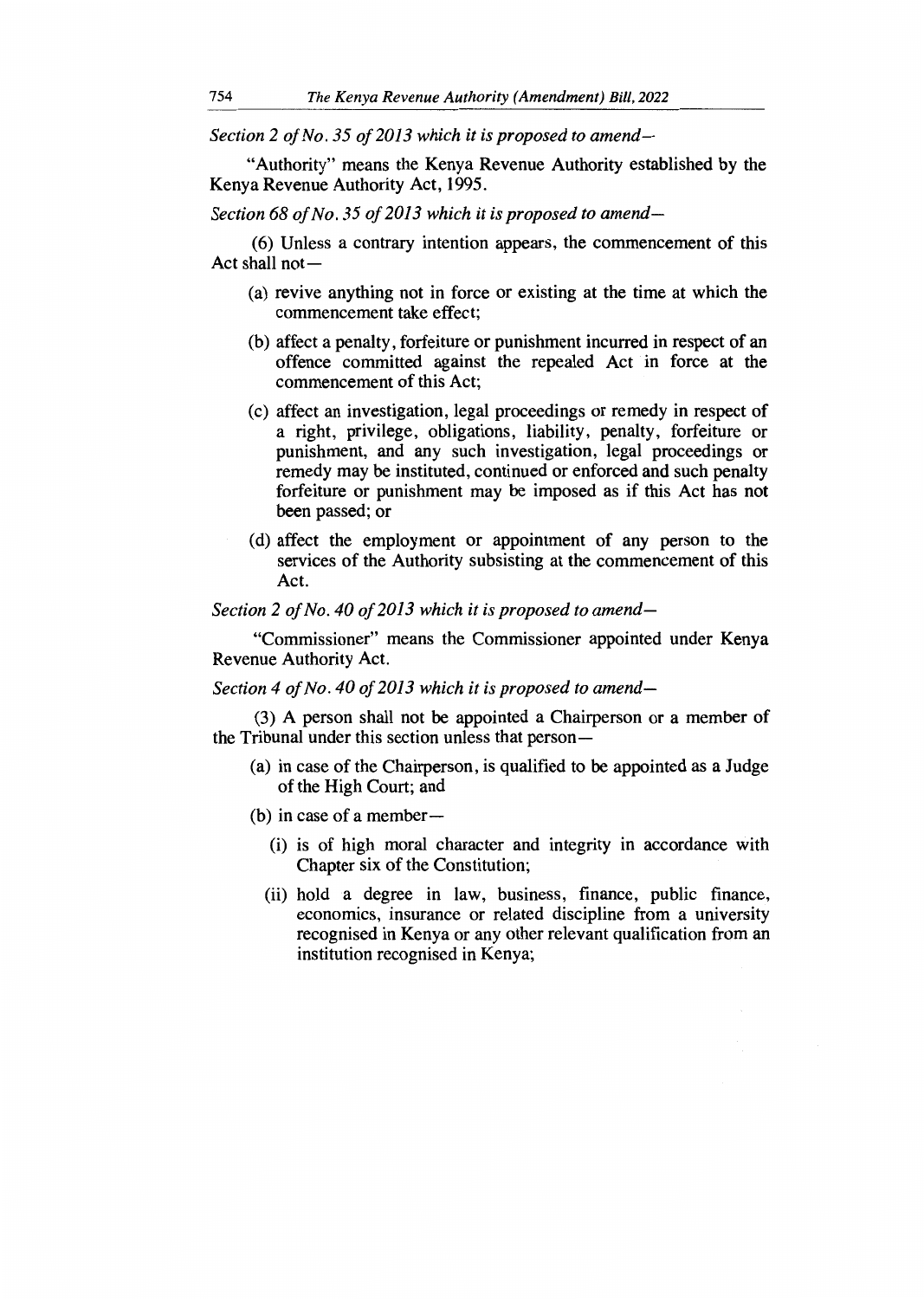- (iii) has at least ten years' experience in matters relating to the discipline referred to in paragraph (b);
- (iv) is not a public officer or an employee of Kenya Revenue Authority or a tax agent;
- (v) has met his tax obligations;
- (vi) has not been convicted of an offence under any law; and
- (vii) has not been adjudged bankrupt by a court of competent jurisdiction.

*Section 5 of No. 40 of 2013 which it is proposed to amend—* 

(2) A person appointed under this Act shall cease to hold office if that person—

- (a) resigns from office by notice in writing addressed to the Cabinet Secretary;
- (b) becomes a public servant or an employee of the Kenya Revenue Authority, or a tax agent;
- (c) is absent from three consecutive meetings of the Tribunal without the permission of the Chairperson;
- (d) is adjudged bankrupt by a Court of competent jurisdiction;
- (e) is convicted of an offence under any tax law or of a criminal offence;
- (f) is unable to perform the functions of the office arising by reason of infirmity of body or mind; or
- (g) is otherwise unable or unfit to discharge the functions of the office.

*Section 2 of No. 16 of 2015 which it is proposed to amend—* 

"Kenya Revenue Authority" means the Authority established by section 3 of the Kenya Revenue Authority Act, 1995

*Section 12 of No. 16 of 2015 which it is proposed to amend-*

## **12. Board of Directors**

A.

(1) The Authority shall be administered by a Board of Directors which shall consist of —

(a) a Chairperson to be appointed by the President;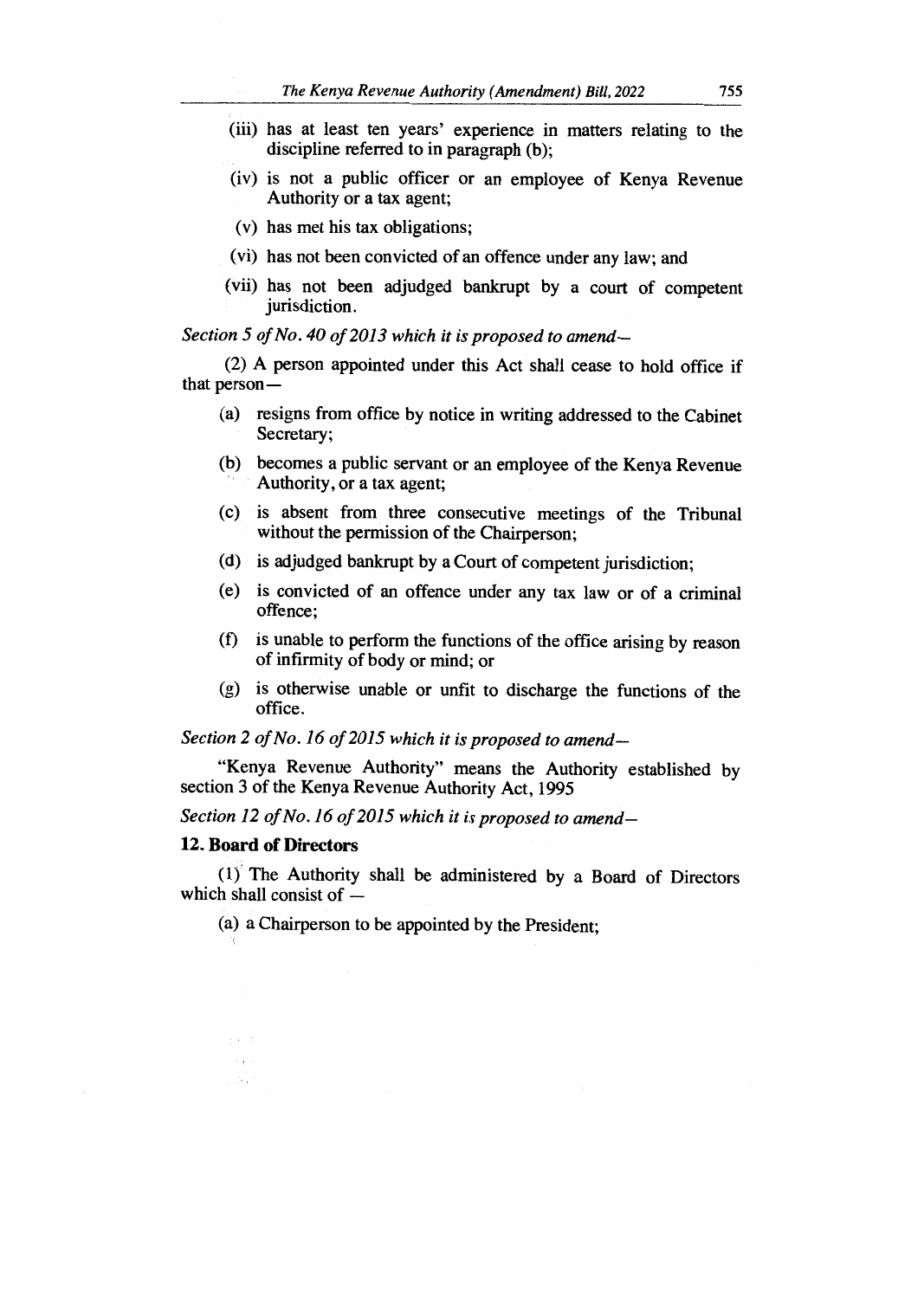- (b) the Principal Secretary of the ministry for the time being responsible for matters relating to industrialization and trade or his designated alternate;
- (c) the Principal Secretary to the treasury or his designated alternate;
- (d) the Chairperson of the National Land Commission or his designated alternate;
- (e) the Commissioner General of the Kenya Revenue Authority or his designated alternate;
- (f) four other directors appointed by the Cabinet Secretary, from the private sector or any other public institution being persons who have distinguished service, relevant experience, and expertise.
- (g) the Chief Executive Officer who shall be an ex officio member.

*Section 31 of No. 16 of 2015 which it is proposed to amend-*

#### **31. Activities permitted within a special economic zone**

The Authority shall, subject to section 5, give notice to the Kenya Revenue Authority of every special economic zone, developer, operator or enterprise licensed under this Act specifying —

(a) the activities in respect of which the enterprise is licensed; and

(b) any conditions attached to the licence.

*Section 2 of No. 23 of 2015 which it is proposed to amend—* 

"Commissioner" means the Commissioner-General appointed under the Kenya Revenue Authority Act, 1995

*Section 46 of No. 23 of 2015 which it is proposed to amend—* 

(8) Unless a contrary intention appears, the commencement of this Act shall not —

- (a) revive anything not in force or existing at the time at which the commencement takes effect;
- (b) affect a penalty or punishment incurred in respect of an offence committed against the repealed Act in force at the commencement of this Act;
- (c) affect any investigation, legal proceedings or remedy in respect of a right, privilege, obligation, liability, penalty or punishment, and any such investigation, legal proceedings or remedy may be instituted, continued, or enforced, and such penalty or punishment may be imposed, as if this Act has not been passed; or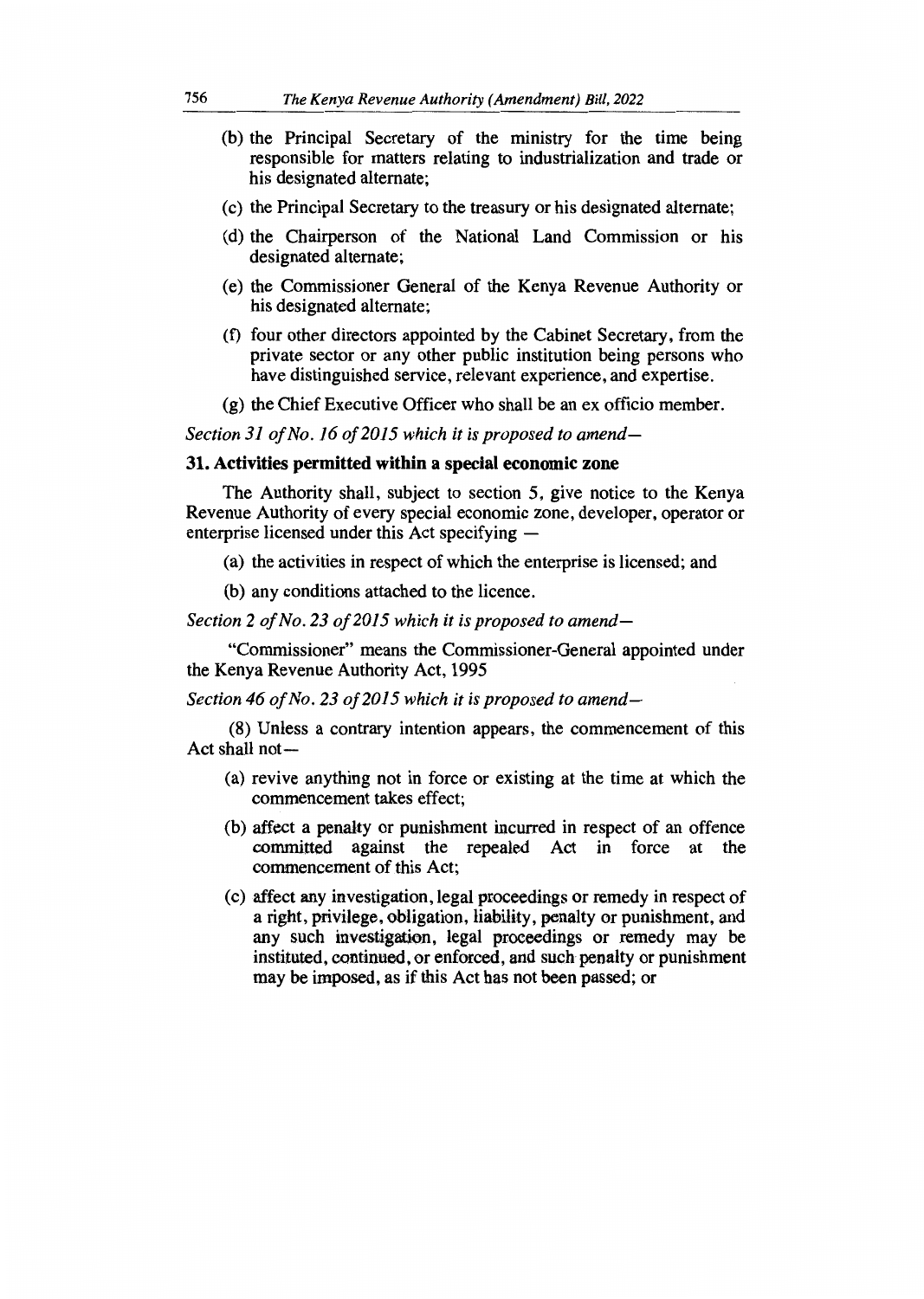(d) affect the employment or appointment of any person in the services of the Authority at the commencement of this Act.

## *Section 3 of No. 29 of 2015 which it is proposed to amend—*

"Authority" means the Kenya Revenue Authority established under the Kenya Revenue Authority Act

"Commissioner" means the Commissioner-General appointed under the Kenya Revenue Authority Act;

## *Section 6 of No. 29 of 2015 which it is proposed to amend—*

(4) In this section, "authorised officer" includes any person engaged by the Authority in any capacity and includes a director or former director of the Authority, or a former authorised officer or employee of the Authority.

#### *Section 60 of No. 29 of 2015 which it is proposed to amend—*

(7) A person whose documents have been seized under this section may examine them and make copies of the seized documents, at that person's expense, during the business hours of the Authority.

(8) A person whose data storage device has been seized under this section may have access to the device during the business hours of the Authority on such terms and conditions as the Commissioner or an authorised officer may specify.

*Section 102 of No. 29 of 2015 which it is proposed to amend-*

#### **102. Offences by officers and staff of the Authority**

(1) An authorised officer commits an offence when that officer—

- (a) makes an entry that he or she knows or has reasonable cause to believe to be false or does not believe to be true in any record, return, or other document that he or she is required to keep or make;
- (b) willfully refuses to do anything that he or she knows or has reasonable cause to believe is required to be done by he or she under a tax law;
- (c) interferes with any other person or process under a tax law in order to defeat the provisions or requirements of that tax law;
- (d) fails to do anything that the authorised officer is required to do to give effect to the provisions of a tax law;
- (e) without reasonable cause, acts or omits to act in breach of his or her duty under a tax law;